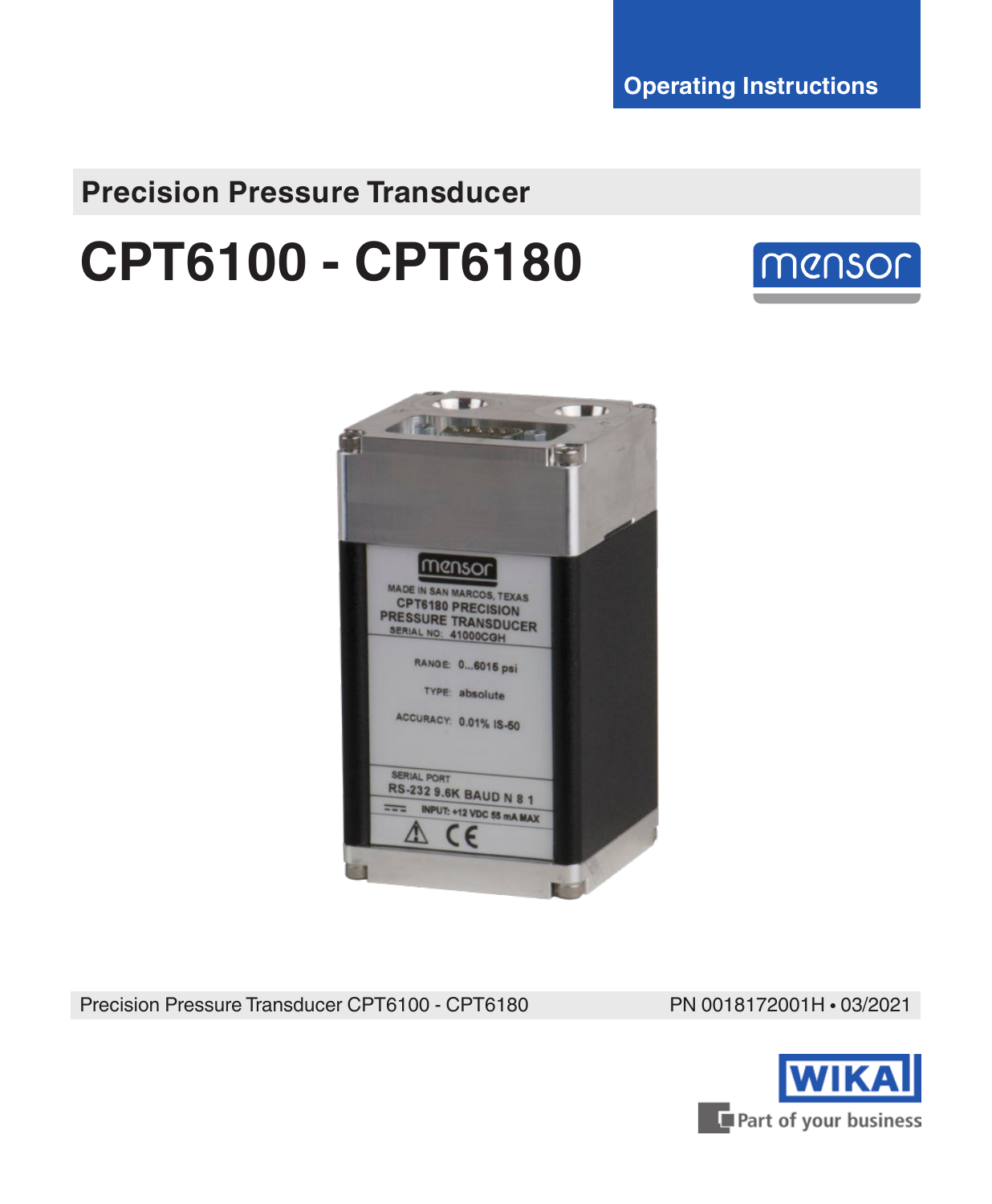

**This Warning symbol indicates that danger of injury for persons and the environment and/or considerable damage (mortal danger, danger of injury) will occur if the respective safety precautions are not taken.**

**Warning**



**This Caution symbol indicates danger for the system and material if the respective safety precautions are not taken.**



**This Notice symbol does not indicate safety notices but information for a better understanding of the facts.**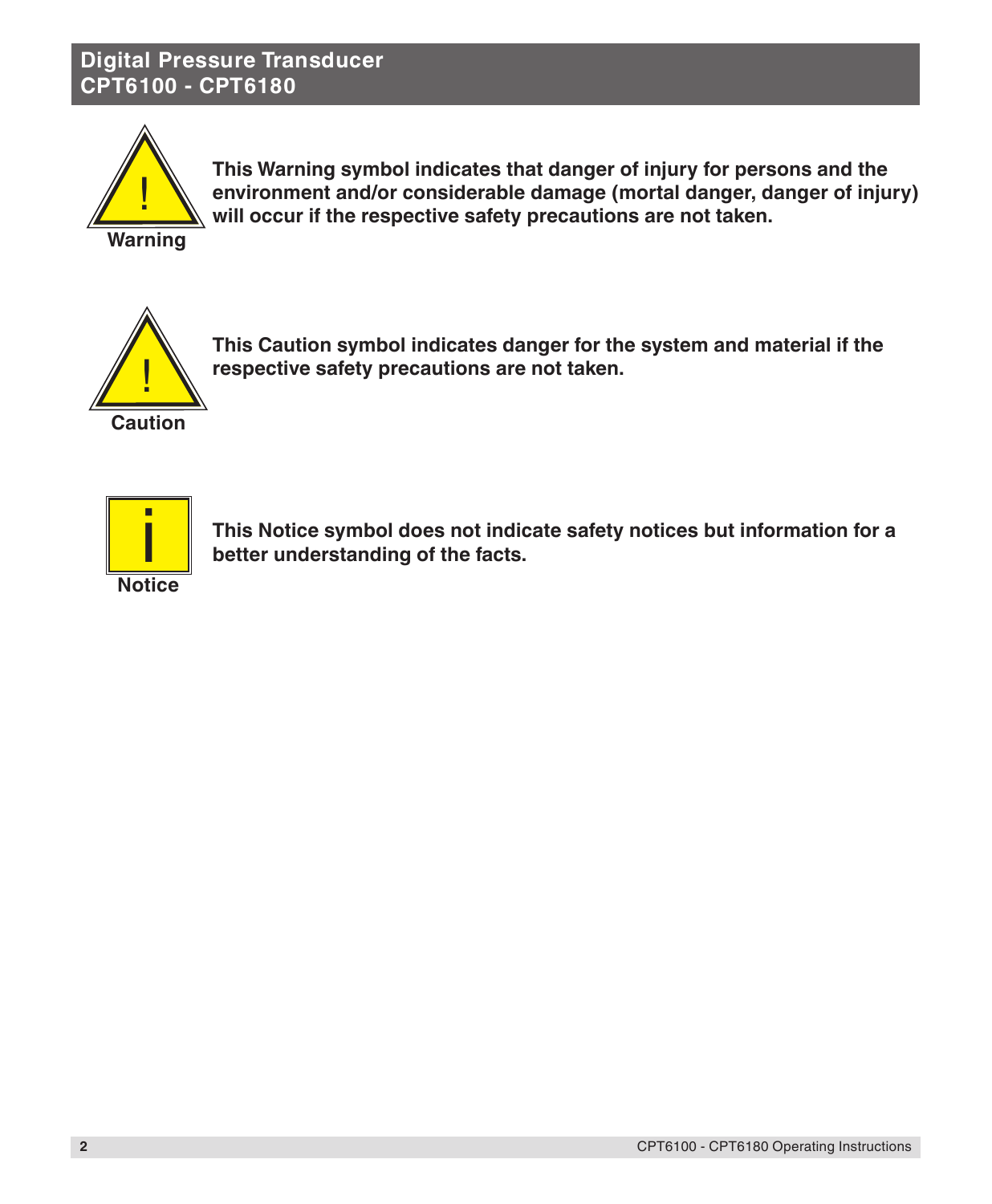# **Contents**

| 1.    | <b>General Information</b>               | $5\phantom{.0}$  |
|-------|------------------------------------------|------------------|
| 1.1   | Warranty                                 | 5                |
| 1.2   | <b>Important Notice</b>                  | 5                |
| 1.3   | Software License Agreement               | 6                |
| 1.4   | <b>Mensor Service Plus</b>               | $\,6$            |
| 1.4.1 | After the Warranty                       | 6                |
| 1.4.2 | <b>Calibration Services</b>              | $\,6\,$          |
| 1.4.3 | <b>Certifications and Accreditations</b> | 6                |
| 2.    | <b>Safety Notices</b>                    | $\overline{7}$   |
| 2.1   | <b>Warnings and Caution Notices</b>      | $\overline{7}$   |
| 3.    | <b>Product Description</b>               | 8                |
| 3.1   | <b>General Description</b>               | 8                |
| 3.2   | <b>Turndowns</b>                         | $\,8\,$          |
| 3.3   | Power Supply                             | 8                |
| 3.4   | Sensor                                   | $\,8\,$          |
| 3.5   | Circuitry                                | 8                |
| 3.6   | Serial In/Out Communications             | $\boldsymbol{9}$ |
| 4.    | <b>Specifications</b>                    | 10               |
| 5.    | <b>Installation</b>                      | 12               |
| 5.1   | Unpacking the instrument                 | 12               |
| 5.2   | <b>Dimensions</b>                        | 12               |
| 5.3   | Configuration                            | 12               |
| 5.4   | Mounting                                 | 12               |
| 5.5   | <b>Pressure Connections</b>              | 13               |
| 5.6   | <b>Electrical Connections</b>            | 13               |
| 5.6.1 | Connector J1 Wiring                      | 14               |
| 5.6.2 | RS-232 Operation                         | 14               |
| 5.6.3 | RS-485 Operation                         | 14               |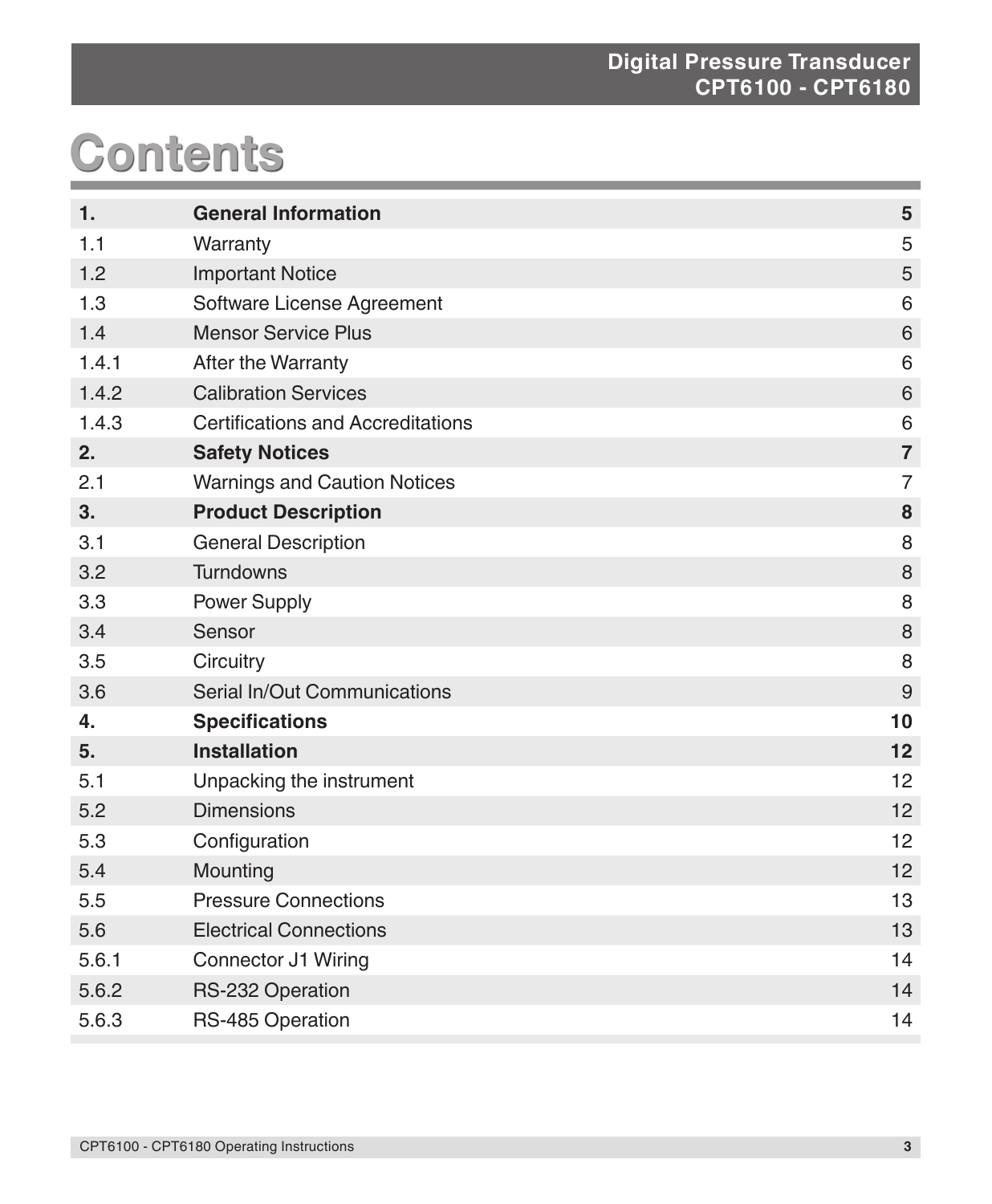| 6.    | <b>Operation</b>                                    | 16 |
|-------|-----------------------------------------------------|----|
| 6.1   | Multiple Turndown Devices                           | 16 |
| 6.1.1 | Filter Effects of Multiple Turndowns                | 16 |
| 6.2   | Serial Port Configuration                           | 17 |
| 6.3   | CPT6100 Address                                     | 17 |
| 6.4   | <b>Communication Syntax and Command Conventions</b> | 17 |
| 6.4.1 | Wildcard Address Operator (*)                       | 18 |
| 6.4.2 | <b>Password Protection</b>                          | 18 |
| 6.4.3 | <b>Response String Format</b>                       | 18 |
| 6.4.4 | <b>Commands and Queries</b>                         | 19 |
| 6.4.5 | Units Codes and Conversions                         | 20 |
| 7.    | <b>Analog Output (Option)</b>                       | 22 |
| 7.1   | <b>Analog Output Option</b>                         | 22 |
| 7.1.1 | Serial Commands for Analog Output                   | 22 |
| 7.1.2 | Zero and Span Adjustment                            | 23 |
| 7.1.3 | Specifications                                      | 23 |
| 8.    | <b>Calibration</b>                                  | 24 |
| 8.1   | Environment                                         | 24 |
| 8.2   | Equipment                                           | 24 |
| 8.3   | <b>Pressure Standard</b>                            | 26 |
| 8.4   | <b>Calibration Medium</b>                           | 26 |
| 8.5   | <b>Calibration Process</b>                          | 26 |
| 8.6   | <b>Correction Value Query</b>                       | 27 |
| 8.7   | Zero Adjustment                                     | 27 |
| 8.7.1 | Gauge Zero Offset                                   | 27 |
| 8.7.2 | Absolute Zero Offset                                | 28 |
| 8.8   | Span Adjustment                                     | 29 |
| 9.    | <b>Accessories</b>                                  | 30 |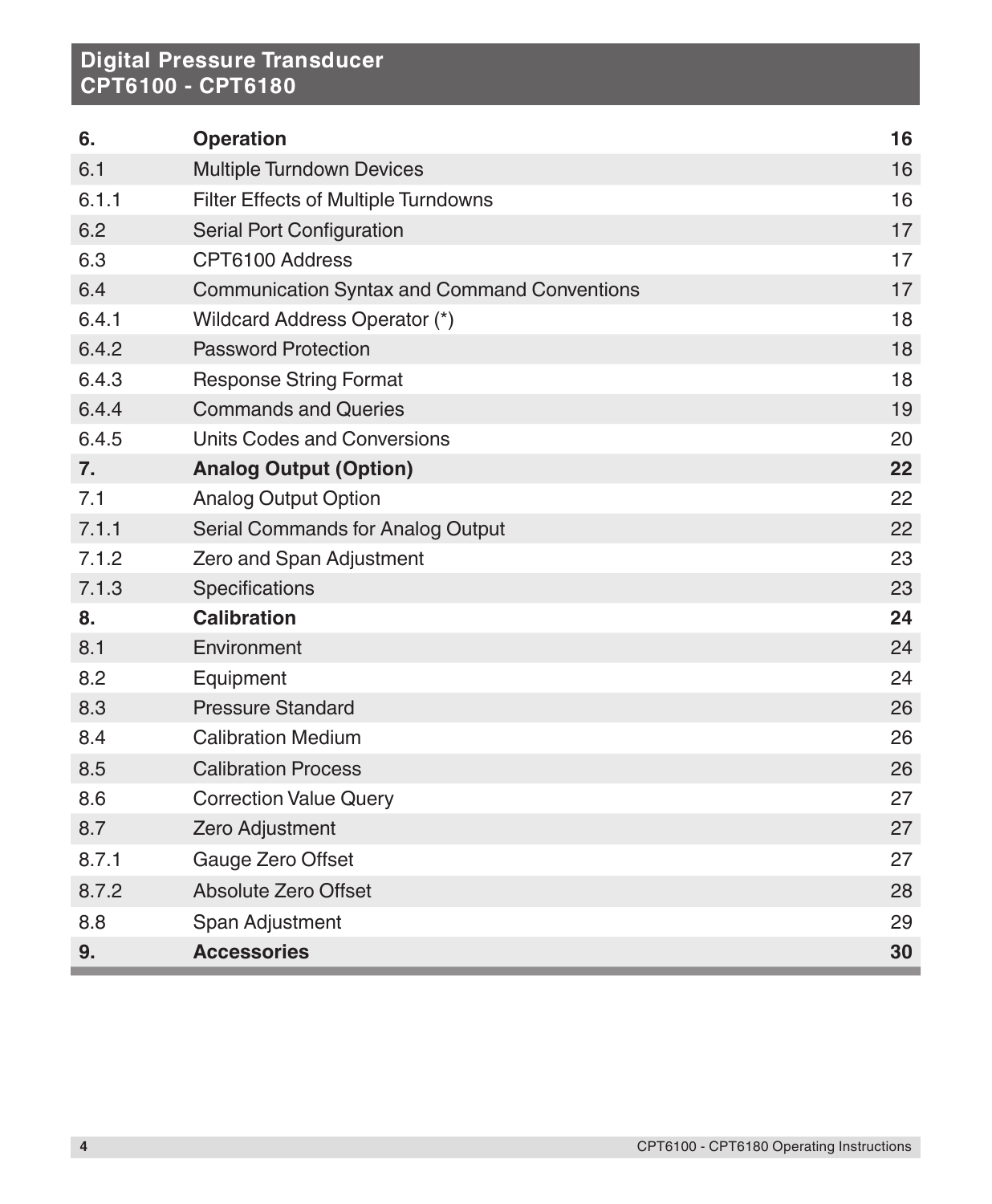# **1. General Information**

## **1.1 Warranty**

All products manufactured by Mensor are warranted to be free of defects in workmanship and materials for a period of two years from the date of shipment. No other express warranty is given, and no affirmation of Seller, by words or actions, shall constitute a warranty. SELLER DISCLAIMS ANY IMPLIED WARRANTIES OF MERCHANTABILITY OR FITNESS FOR ANY PARTICULAR PURPOSES WHATSOEVER. If any defect in workmanship or material should develop under conditions of normal use and service within the warranty period, repairs will be made at no charge to the original purchaser, upon delivery of the product(s) to the factory, shipping charges prepaid. If inspection by Mensor or its authorized representative reveals that the product was damaged by accident, alteration, misuse, abuse, faulty installation or other causes beyond the control of Mensor, this warranty does not apply. The judgment of Mensor will be final as to all matters concerning condition of the product, the cause and nature of a defect, and the necessity or manner of repair. Service, repairs or disassembly of the product in any manner, performed without specific factory permission, voids this warranty.

MENSOR MAKES NO WARRANTY OF ANY KIND WITH REGARD TO THIS MANUAL, INCLUD-ING, BUT NOT LIMITED TO, THE IMPLIED WARRANTIES OF MERCHANTABILITY AND FIT-NESS FOR A PARTICULAR PURPOSE. Mensor shall not be liable for errors contained herein or for incidental or consequential damages in connection with the furnishing, performance, or use of this material.

## **1.2 Important Notice**

The product specifications and other information contained in this manual are subject to change without notice.

Mensor has made a concerted effort to provide complete and current information for the proper use of the equipment. If there are questions regarding this manual or the proper use of the equipment, contact either Mensor or WIKA:

201 Barnes Drive <br>201 Barnes Drive Alexander-Wiegand-Straße 30<br>201 Barnes D-63911 Klingenberg / German tel: 1-512-396-4200 tel: (+49) 93 72/132-5015 1-800-984-4200 (USA only) website: www.wika.de website: www.mensor.com fax: (+49) 93 72/132-8767 fax: 1-512-396-1820 email: CTsales@wika.com email: sales@mensor.com tech.support@mensor.com

Mensor Mensor (1990) MELLA Alexander Wiegand SE & Co. KG.<br>Mexander-Wiegand-Straße 30 D-63911 Klingenberg / Germany<br>tel: (449) 93 72/132-5015

Any reproduction of this manual or parts thereof by any means is prohibited. Copyright © 2005, Mensor. All rights reserved.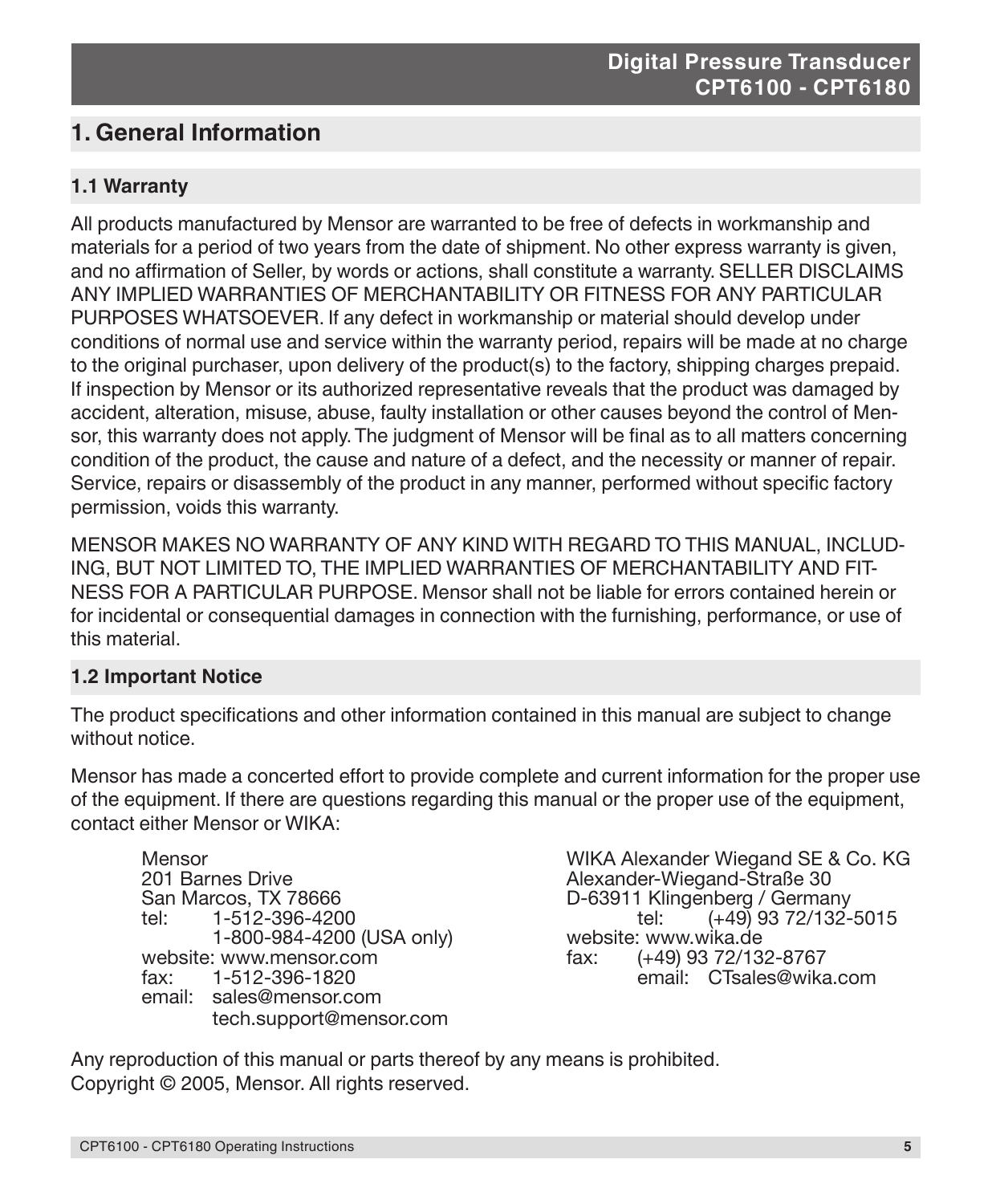# **1.3 Software License Agreement**

This product contains intellectual property, i.e., software programs, that are licensed for use by the end user/customer (hereinafter "end user").

This is not a sale of such intellectual property.

The end user shall not copy, disassemble or reverse compile the software program.

THE SOFTWARE PROGRAMS ARE PROVIDED TO THE END USER "AS IS" WITHOUT WAR-RANTY OF ANY KIND, EITHER EXPRESS OR IMPLIED, INCLUDING, BUT NOT LIMITED TO, WARRANTIES OF MERCHANTABILITY AND FITNESS FOR A PARTICULAR PURPOSE. THE ENTIRE RISK OF THE QUALITY AND PERFORMANCE OF THE SOFTWARE PROGRAM IS WITH THE END USER.

MENSOR AND ITS SUPPLIERS SHALL NOT BE HELD TO ANY LIABILITY FOR ANY DAMAGES SUFFERED OR INCURRED BY THE END USER (INCLUDING, BUT NOT LIMITED TO, GEN-ERAL, SPECIAL, CONSEQUENTIAL OR INCIDENTAL DAMAGES INCLUDING DAMAGES FOR LOSS OF BUSINESS PROFITS, BUSINESS INTERRUPTION, LOSS OF BUSINESS INFORMA-TION AND THE LIKE), ARISING FROM OR IN CONNECTION WITH THE DELIVERY, USE OR PERFORMANCE OF THE SOFTWARE PROGRAM.

## **1.4 Mensor Service Plus**

If you have problems and you don't find the answer in this manual, contact Mensor at 1.800.984.4200 (USA only) or 1.512.396.4200 for personal assistance, or at any of the contact addresses listed on the rear cover of this manual. We are ready to help.

## **1.4.1 After the Warranty**

Mensor's concern with the performance of this instrument is not limited to the warranty period. We provide complete repair, calibration and certification services after the warranty for a nominal fee.

## **1.4.2 Calibration Services**

In addition to servicing our own products Mensor can perform a complete pressure calibration service, up to 30,000 psi, for all of your pressure instruments. This service includes an accredited calibration.

## **1.4.3 Certifications and Accreditations**

Mensor is registered to ISO 9001:2008. The calibration program at Mensor is accredited by A2LA, as complying with both the ISO/IEC 17025:2005 and the ANSI/NCSL Z540-1-1994 standards.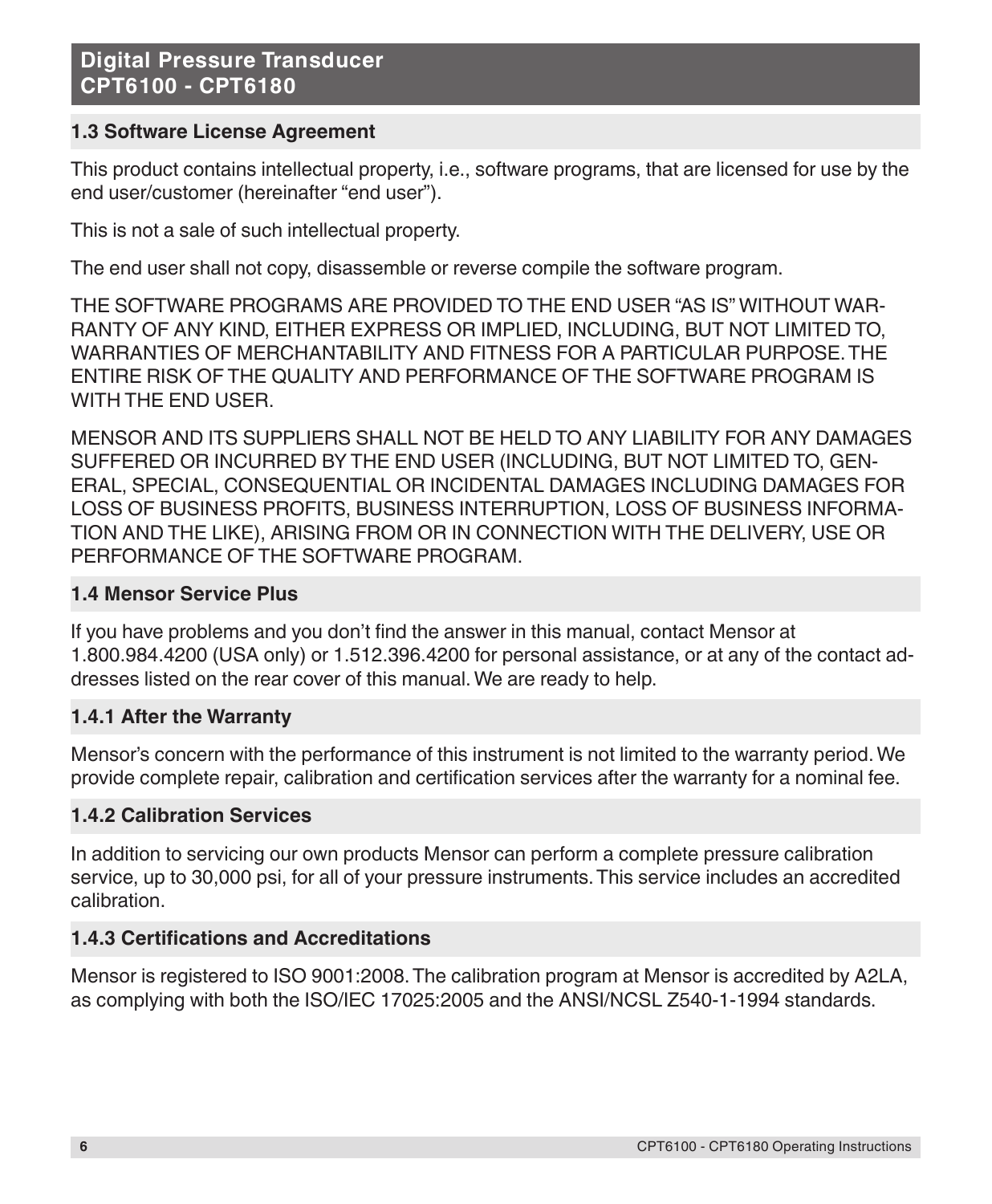# **2. Safety Notices**

#### **2.1 Warnings and Caution Notices**



**Not explosion proof. Installation of this instrument in an area requiring devices rated as intrinsically safe is not recommended.**



**Some ranges require clean, dry, non-corrosive pressure media. See "Media Compatibility" in the Specifications section of this manual. This instrument is not designed for oxygen use.**



**Caution: ESD PROTECTION REQUIRED. The proper use of grounded work surfaces and personal wrist straps are required when coming into contact with exposed circuits (printed circuit boards) to prevent static discharge to sensitive electronic components.**



**Avoid excessive overpressure to the sensor. Externally mounted relief valves to provide overpressure protection are available from Mensor as optional devices and are highly recommended for very low pressure transducers.**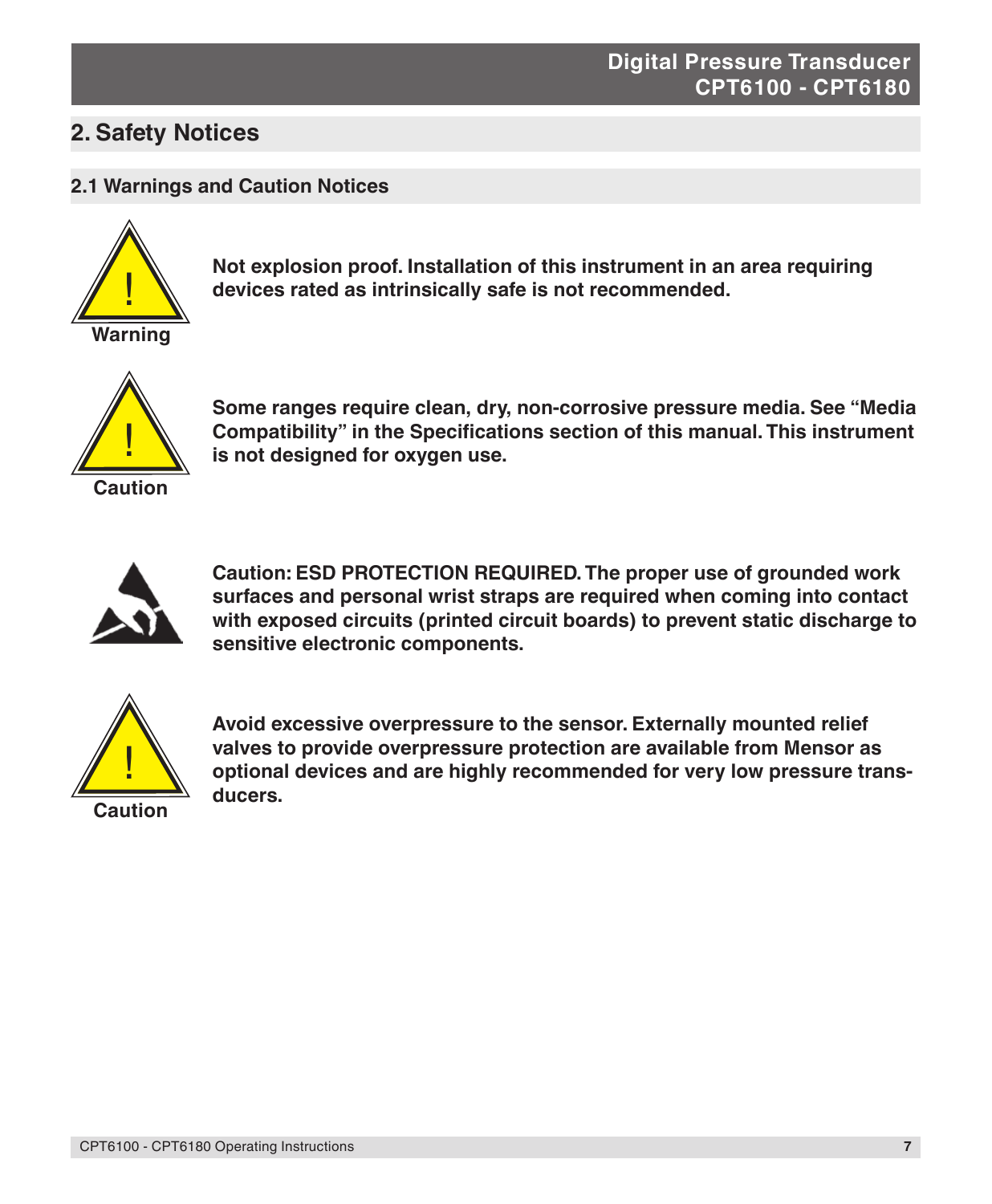# **3. Product Description**

# **3.1 General Description**

The CPT6100 and the CPT6180 Digital Pressure Transducers are self-contained pressure sensing device that provides high accuracy pressure measurements. These transducers incorporate a low hysteresis silicon sensor with electronically compensated pressure linearity over the specified temperature range. Communication with the CPT6100 and CPT6180 is over a serial bus, either RS-232 or RS-485. Differences between the two products can be seen in the specification section.

# **3.2 Turndowns**

The transducer has the capability to include two distinct ranges (turndowns) using a single sensor. The primary turndown is always the higher range of the transducer. At powerup the primary turndown is active by default.

## **3.3 Power Supply**

The required 12VDC power enters via J1. The power supply used to power the device must be a limited-energy device supplying less than 8.3A at 12VDC. It is recommended that the power supply is IEC6010-1 3rd ed. compliant.

## **3.4 Sensor**

The pressure sensor is a micromachined silicon strain gauge. The sensor is secured to the transducer case.

## **3.5 Circuitry**

All of the circuitry is included on a single PC board. The combined pressure and temperature sensor signals are routed to the signal conditioning electronics.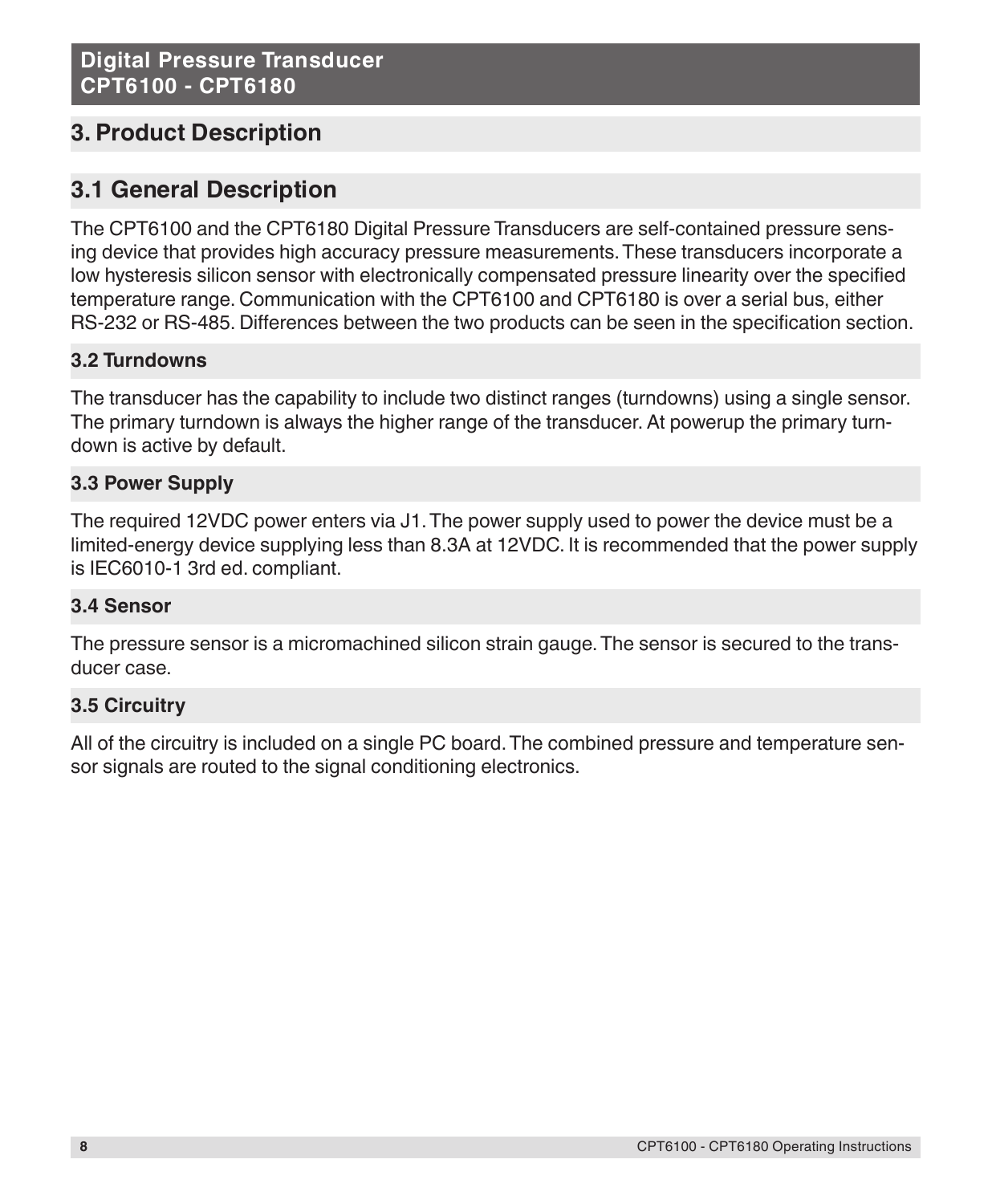#### **3.6 Serial In/Out Communications**



Figure 3.6 - Serial In/Out Communications

The serial bus is set to either RS-232 or RS-485 at the factory. The bus is a two way communication path used to receive commands and return measured pressure values and other transducer information to the user. This port is also used to transmit calibration adjustments and other user functions to the transducer. Pressure units for each transducer are specified by the customer. Wiring requirements for the serial port are provided in the Installation section and a list of valid commands and responses (Table 6.4.4) is provided in the operation section.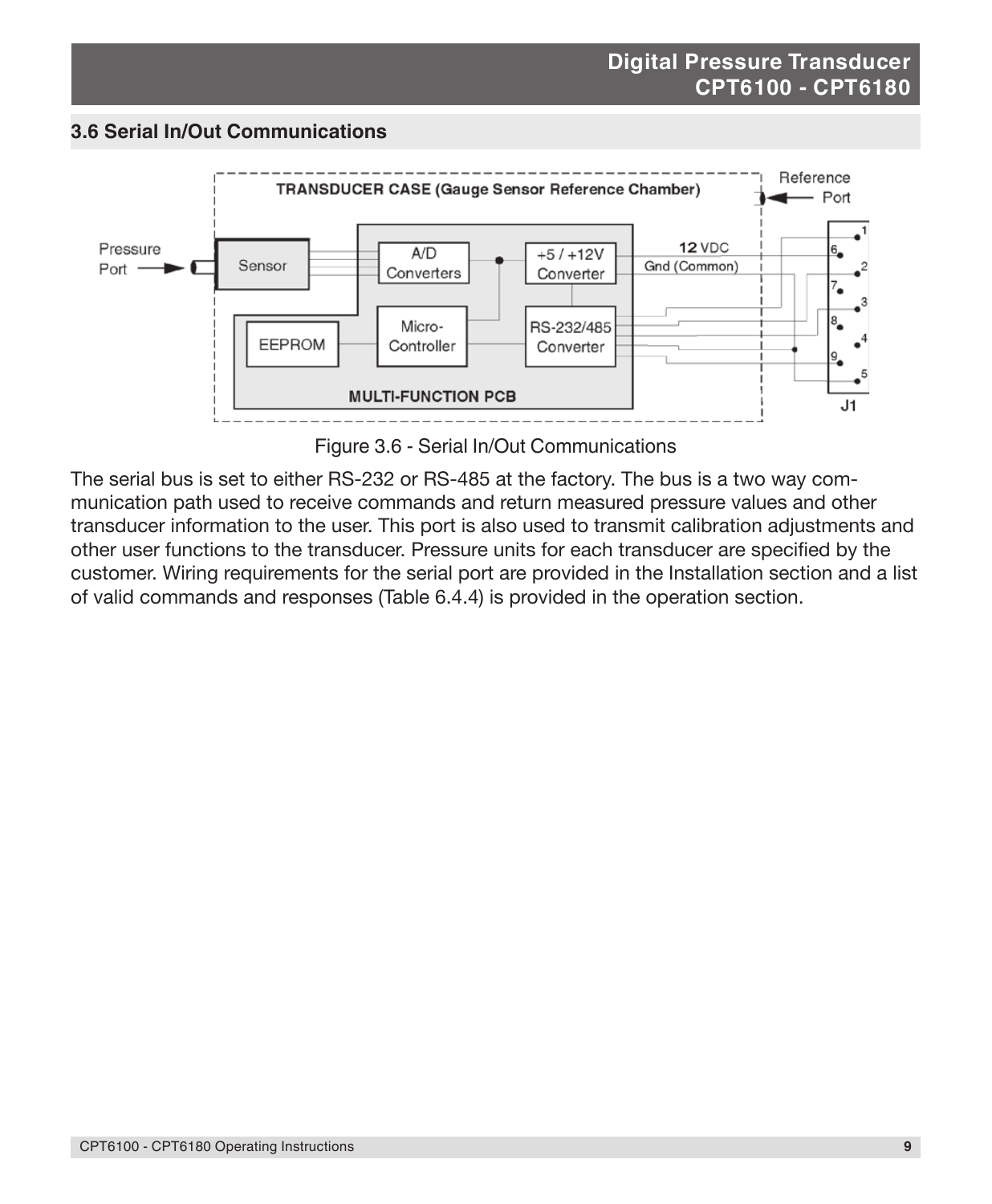# **4. Specifications**

Accuracy specifications presented herein are obtained by comparison with primary standards traceable to the National Institute of Standards and Technology (NIST)or equivalent certifying body. These specifications are obtained in accordance with the ISO Guide to the Expression of Uncertainty in Measurement (GUM). The calibration program at Mensor is accredited by the American Association of Laboratory Accreditation (A2LA) as complying with both the ISO/IEC 17025:2017 and the ANSI/NCSL Z540-1-1994 standards.

| CPT6100 Pressure Ranges               | Gauge: 0  0.36 to 0  6000 psig<br>Absolute <sup>(1)</sup> : 0  7.5 to 0  6015 psia<br>Bi-directional: -0.18  +0.18 psi to -atm  6,000 psi                                                                                                                                                                                                              |  |
|---------------------------------------|--------------------------------------------------------------------------------------------------------------------------------------------------------------------------------------------------------------------------------------------------------------------------------------------------------------------------------------------------------|--|
| CPT6100 Accuracy <sup>(2)</sup>       | $0.01\%$ FS <sup>(3)</sup>                                                                                                                                                                                                                                                                                                                             |  |
| CPT6180 Pressure Ranges               | Gauge: 0  14.5 to 0  6000 psig (4)<br>Absolute <sup>(1)</sup> : 0  14.5 to 0  6015 psia<br>Bi-directional: -15  145 psi to -15  6000 psi (4)                                                                                                                                                                                                           |  |
| CPT6180 Accuracy <sup>(2)</sup>       | $0.01\%$ IS-50 <sup>(5)</sup>                                                                                                                                                                                                                                                                                                                          |  |
| Precision <sup>(5)</sup>              | $0.004\%$ FS                                                                                                                                                                                                                                                                                                                                           |  |
| Calibration Stability (after warm-up) | Better than 0.010% FS for 180 days with periodic re-zeroing.                                                                                                                                                                                                                                                                                           |  |
| Calibration Interval                  | CPT6100 - 180 days,<br>CPT6180 - 365 days.                                                                                                                                                                                                                                                                                                             |  |
| <b>Calibration Adjustments</b>        | Zero and Span via the serial interface                                                                                                                                                                                                                                                                                                                 |  |
| <b>Pressure Units</b>                 | psi, in Hq @ 0°C and 60°F, in H2O @ 4°C, 20°C and 60°F, ft H2O @ 4°C, 20°C<br>and 60°F, mTorr, inSW @ 0°C, ftSW @ 0°C, ATM, bars, mbars, mmH2O @<br>4°C, cmH2O @ 4°C, MH2O @ 4°C, mmHg @ 0°C, cmHg @ 0°C, Torr, hPa,<br>mPa, kPa, Pa, D/cmsq, g/cmsq, kg/cmsq, mSW @ 0°C, OSI, PSF, TSF, TSI,<br>mHg @ 0°C, %FS. All seawater units are 3.5% salinity. |  |
| Resolution                            | CPT6100 - 6 digits, CPT6180 - 7 digits                                                                                                                                                                                                                                                                                                                 |  |
| Overpressure Limit                    | 150% FS                                                                                                                                                                                                                                                                                                                                                |  |
| <b>Compensated Temperature Range</b>  | 15  45 °C (59  113 °F)                                                                                                                                                                                                                                                                                                                                 |  |
| <b>Operating Temperature Range</b>    | $050^{\circ}$ C (32  122 $^{\circ}$ F)                                                                                                                                                                                                                                                                                                                 |  |
| Storage Temperature Range             | $-20$ 70 °C ( $-4$ 158 °F)                                                                                                                                                                                                                                                                                                                             |  |
| Humidity                              | 0  95% r.h. (non-condensing)                                                                                                                                                                                                                                                                                                                           |  |
| <b>Operating Altitude</b>             | <3048 meters (10,000 ft)                                                                                                                                                                                                                                                                                                                               |  |
| Warm-up Time                          | 15 minutes                                                                                                                                                                                                                                                                                                                                             |  |
| <b>Reading Rate</b>                   | Standard: 50 Hz/ 20 ms<br>Optional: 10 Hz/ 100 ms                                                                                                                                                                                                                                                                                                      |  |

Mensor reserves the right to change specifications without notice.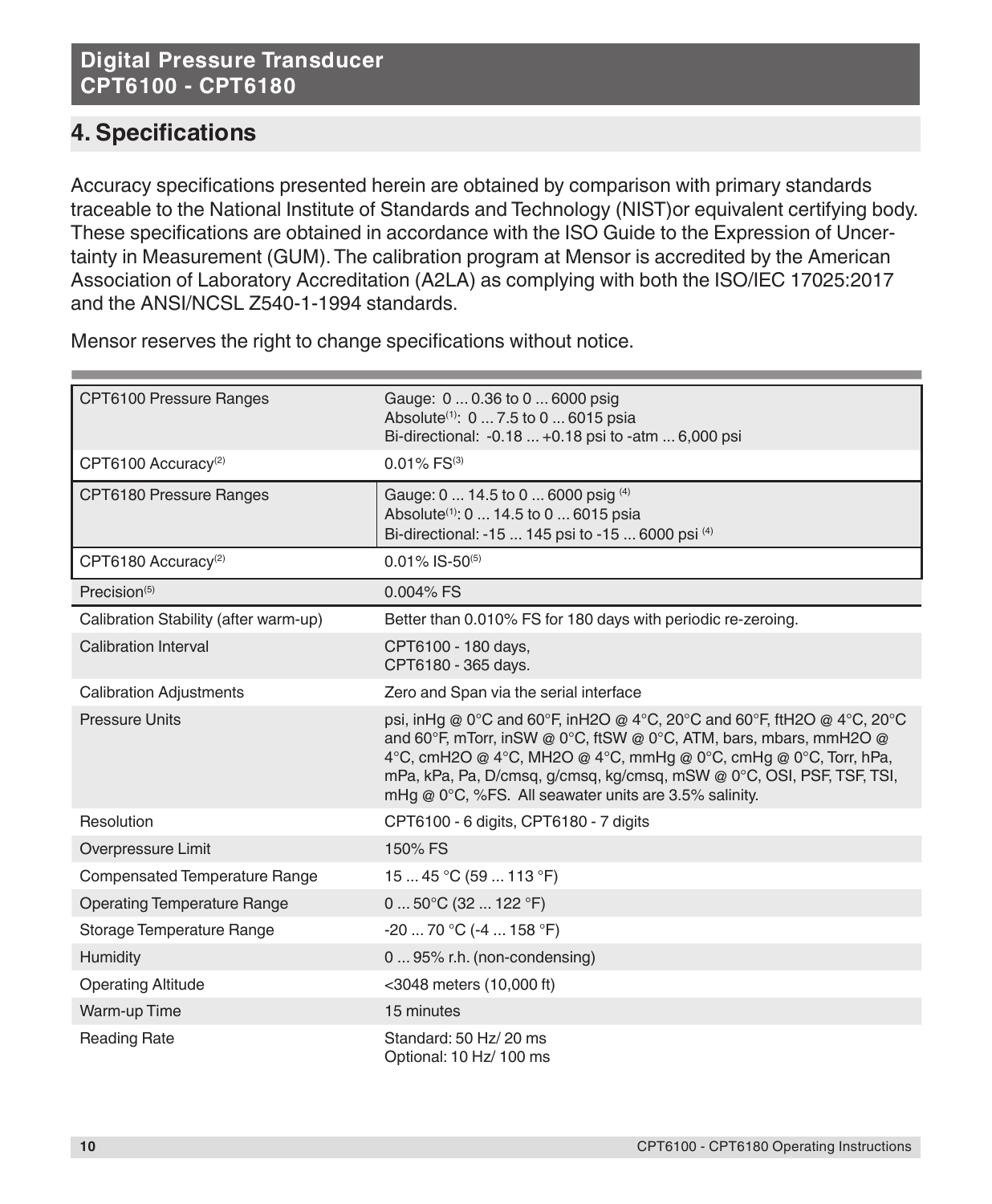| <b>Noise</b>                   | Filter set to 90% (factory default):<br>20 ppm peak-to-peak and 6.5 ppm rms.                                                                                                                                  |
|--------------------------------|---------------------------------------------------------------------------------------------------------------------------------------------------------------------------------------------------------------|
|                                | Filter set to 0%:<br>53 ppm p-p and 12.5 ppm rms.                                                                                                                                                             |
|                                | Filter set to 99%:                                                                                                                                                                                            |
|                                | 13 ppm p-p and 4.2 ppm rms.                                                                                                                                                                                   |
| <b>Orientation Effects</b>     | < 15 psi, orientation must be specified                                                                                                                                                                       |
| Communications                 | RS-232 or RS-485. From 9600 to 56k baud.                                                                                                                                                                      |
| Case Size                      | See "5.2 - Dimensions"                                                                                                                                                                                        |
| Weight                         | Approximately 17.8 ounces (505 grams)                                                                                                                                                                         |
| <b>Media Compatibility</b>     | Clean, dry, non-corrosive gases for ranges <15 psi.<br>All other ranges compatible with aluminum, 316SS, brass, Buna-N, Viton <sup>®</sup> ,<br>sealant, and silicone grease.<br>Not designed for oxygen use. |
| Power                          | +12 VDC $\pm$ 10%, 55 mA max                                                                                                                                                                                  |
| <b>Mechanical Shock</b>        | 3g max                                                                                                                                                                                                        |
| <b>Multi-drop Capacity</b>     | The maximum number of RS-485 transducers which can be connected to a<br>single host computer is 31.                                                                                                           |
| Compliance                     | Compliant to the following CE Standards: EN 50081-1, EN 50082-1, EN<br>50081-2, EN 50082-2.                                                                                                                   |
| CPT6100 Only - Optional Output | Analog: 0-1, 0-5, and 0-10 VDC                                                                                                                                                                                |

(1) The minimum calibrated range of absolute transducer(s) is 600 mTorr

 $\varnothing$  It is defined by the total measurement uncertainty, with the coverage factor  $(k = 2)$  and includes the intrinsic performance of the instrument, the measurement uncertainty of the reference instrument, long-term stability, influence of ambient conditions, drift and temperature effects over the compensated range with recommended zero point adjustment every 30 days.

 $(3)$  FS = full span.

(4) Ranges from 1500 to 2000 psig will be sealed gauge transducers.

(5) 0.01 % IS-50 accuracy: Between 0 ... 50 % of the full scale, the accuracy is 0.01% of half of the full scale value and between 50 ... 100 % of the full scale, the accuracy is 0.01 % of reading.

(6) It is defined as the combined effects of linearity, repeatability and hysteresis throughout the stated compensated temperature range.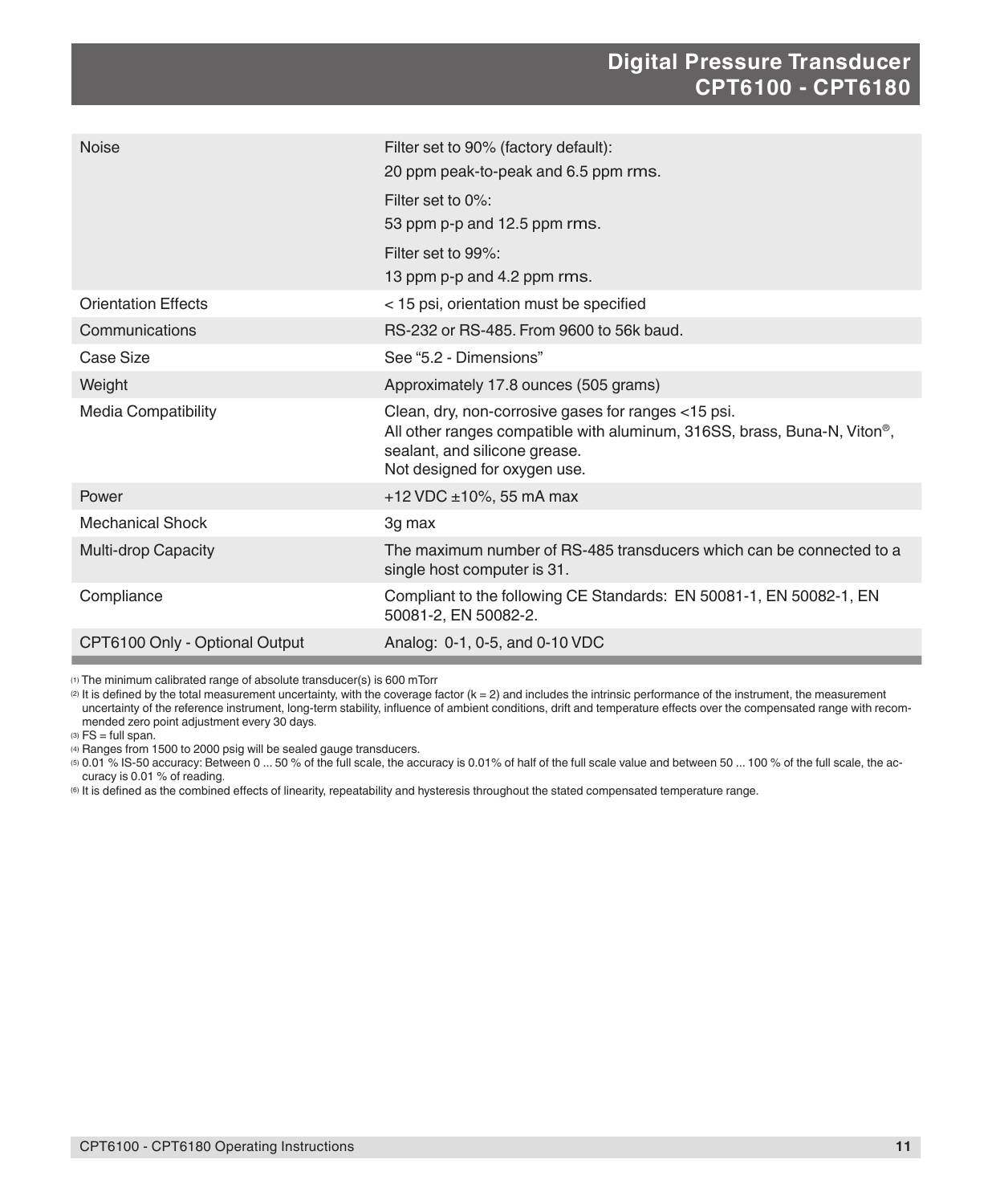# **5. Installation**

# **5.1 Unpacking the instrument**

In addition to functional testing, each unit is inspected for appearance prior to leaving the factory. Upon receipt, please examine the transducer for shipping damage. Report any apparent damage to the carrier immediately.

In addition to this manual and password information (files on USB drive) you should have:

- One Digital Pressure Transducer
- Any accessories ordered
- An envelope containing a Calibration Certificate

Note: The software utility is downloadable from the Mensor website (see Section 8.2, "Equipment").

# **5.2 Dimensions**



Mounting holes dimension could vary, slotted mounting holes are recommended.

# **5.3 Configuration**

A typical system will consist of an IBM-PC compatible computer with installed driver software, one or more CPT61XX's, a DC voltage power supply, and the interconnecting cables. The driver software can be any program configured to operate the appropriate serial interface. Up to 31 CP-T61XX's can be connected in parallel using RS-485. Refer to Figure 5.6.3 for an illustration of two alternate RS-485 wiring arrangements, including multiple CPT61XX operation.

# **5.4 Mounting**

The CPT61XX has mounting holes on the side and back per the drawing in 5.2 Dimensions. The CPT61XX can be set up in any orientation since the pressure sensor is relatively insensitive to tilt and vibration. However, excessive motor or machinery vibration of the mounting surface should be avoided to further ensure stability and accuracy. For the greatest accuracy on transducers with a full scale range of less than 15 psi, set CPT61XX zero while it is oriented in its operational position.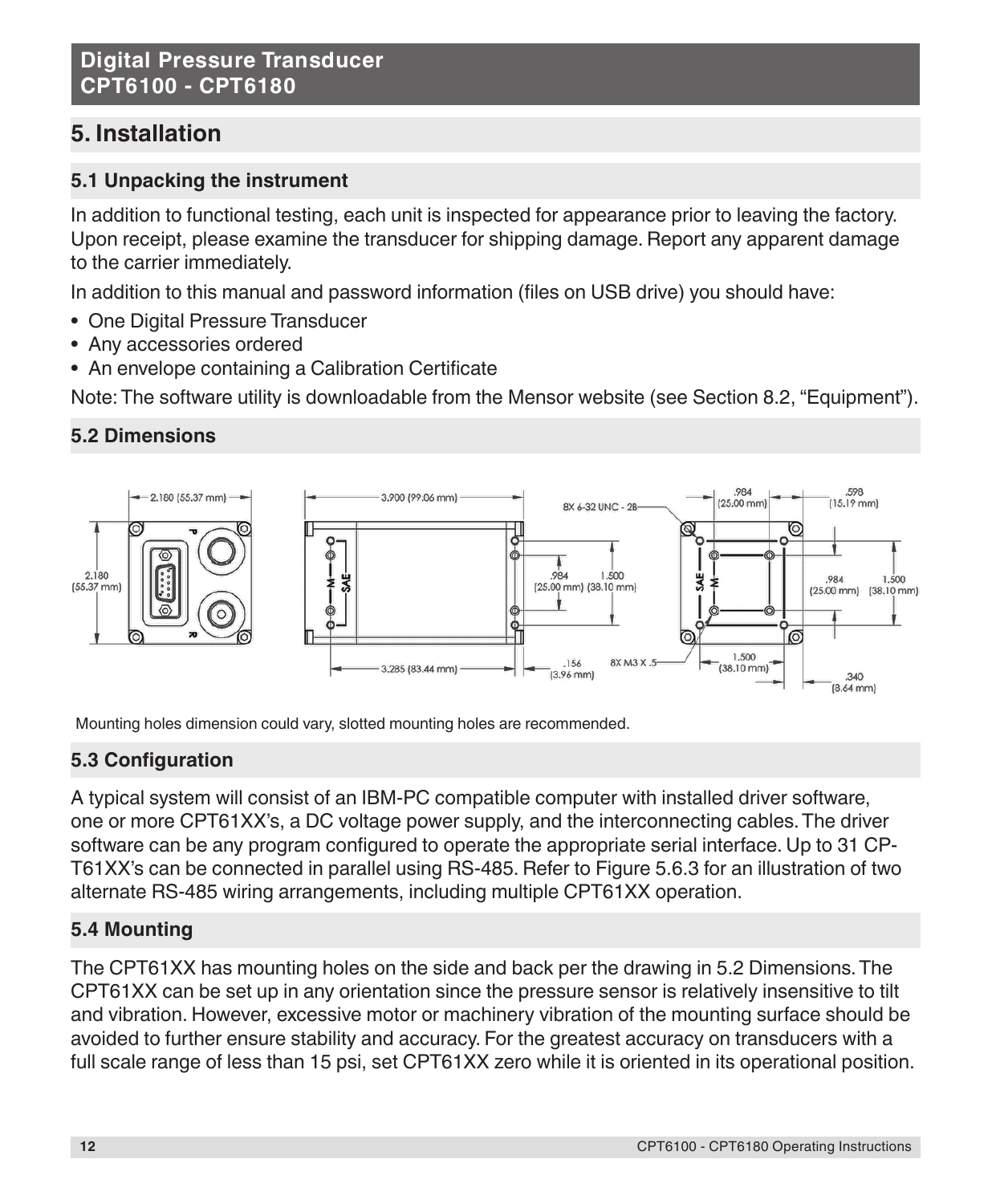# **5.5 Pressure Connections**

The pressure to be measured is applied to the port labeled P on top of the CPT61XX. The reference connection for gauge pressure is made to the port labeled R. On gauge transducers the reference port is normally left open to atmosphere. If the transducer is used in a differential mode, static line pressures may affect the calibration.



Do not apply more than 30 psi gauge on the reference port!

## **5.6 Electrical Connections**



Figure 5.6 - RS-232 Hookup



1. Connectors are female, shown from the wired end.

2. See Table 5.6 for a complete listing of the DB-9 connections.

# **Notice**

#### Table 5.6 - DB-9 Connections

| Pin#           | <b>RS-232</b>  | <b>RS-485</b>  |
|----------------|----------------|----------------|
| $\mathbf{1}$   | N.C.           | TA             |
| $\overline{2}$ | <b>TX</b>      | <b>RB</b>      |
| 3              | <b>RX</b>      | <b>RA</b>      |
| $\overline{4}$ | ANA-           | ANA-           |
| 5              | <b>PWR GND</b> | <b>PWR GND</b> |
| 6              | $+12$ VDC      | $+12VDC$       |
| $\overline{7}$ | ANA+           | ANA+           |
| 8              | $+5$ Vin       | $+5V$ in*      |
| 9              | N.C.           | TВ             |

 \* Use of +5 VDC to power the CPT61XX is not recommended. If required, please consult Mensor for specific power requirements.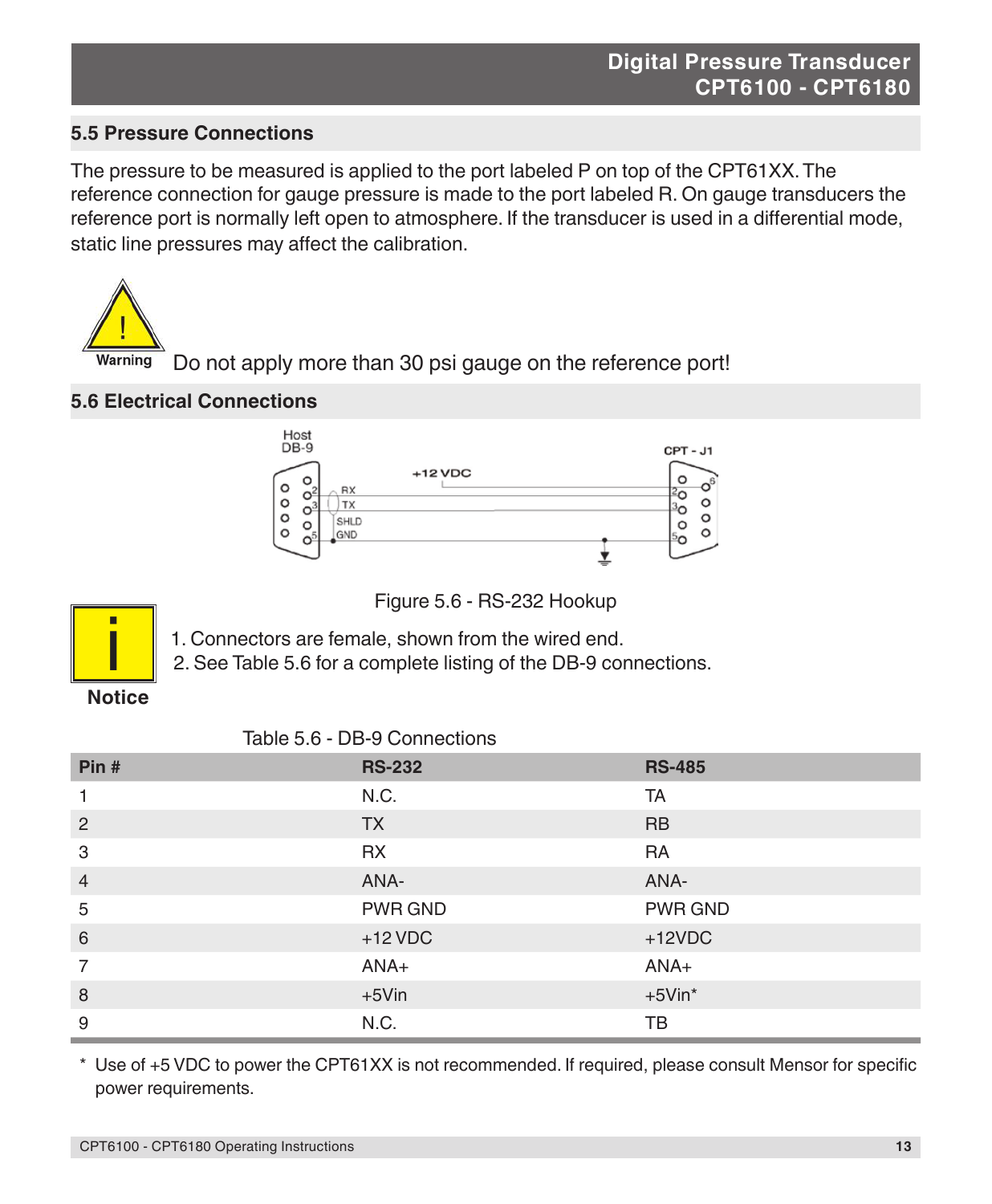# **5.6.1 Connector J1 Wiring**

Power and signals are applied to J1, a 9-pin D-sub male connector. A nominal 12 VDC supply can be used to power the CPT61XX by applying 12 VDC to pin 6 and ground to pin 5. Power consumption is maximum 55mA at 12 VDC. The CPT61XX is protected against power input reversal. Communication wiring between the host and the CPT61XX is shown in Figures 5.6 and 5.6.3.

# **5.6.2 RS-232 Operation**

For RS-232 serial port operation connect the CPT61XX to the host computer. Notice that the host TRANSMIT line is connected to the CPT61XX RECEIVE line (TX to RX), and vice versa. One limitation of the RS-232 bus is that a host can support only one instrument. See "RS-485 Operation" for multiple CPT61XX operation.

#### **5.6.3 RS-485 Operation**

For RS-485 serial operation, connect the host computer to the CPT61XX per the wire diagram shown in Figure 5.6.3. Notice that the host TRANSMIT lines are connected to the CPT61XX RE-CEIVE lines, TA to RA, TB to RB, and so on.

If only one RS-485 CPT61XX will be connected to the system, disregard the wiring to "CPT61XX #1" and "CPT61XX #2" in the illustrations. Instead, wire the computer directly to the "CPT61XX #31" by the four-wire method.



**If using a multidrop RS-485 connection, pins 4, 7 and 8 must not be daisy chained.**

To connect multiple RS-485 CPT61XX's to a single host, use the full multi-drop wiring shown in Figure 5.6.3. Only full duplex (4-wire) connection is recommended. In this configuration, one computer can communicate with up to 31 CPT61XX's without a repeater, but each CPT61XX in the system must have a unique address. The signal is simultaneously distributed to each transducer connected to the parallel path. Each CPT61XX responds only to commands or queries directed to its own address. Removal of one or more CPT61XX's from the line has no effect on the remaining devices.

Terminating resistor examples are shown and should be determined by the end user when cabling extremes are required. Resistor values are selected to match the characteristic impedance of the transmission line, typically 100 to 120 ohms.



**Due to the nature of the various RS-485 converters available there may be communication issues. We have determined that our devices work with the ACCES I/O PRODUCTS devices. At this time we are not in a position to comment on any other make of RS-485 converters and their suitability for use with our products.**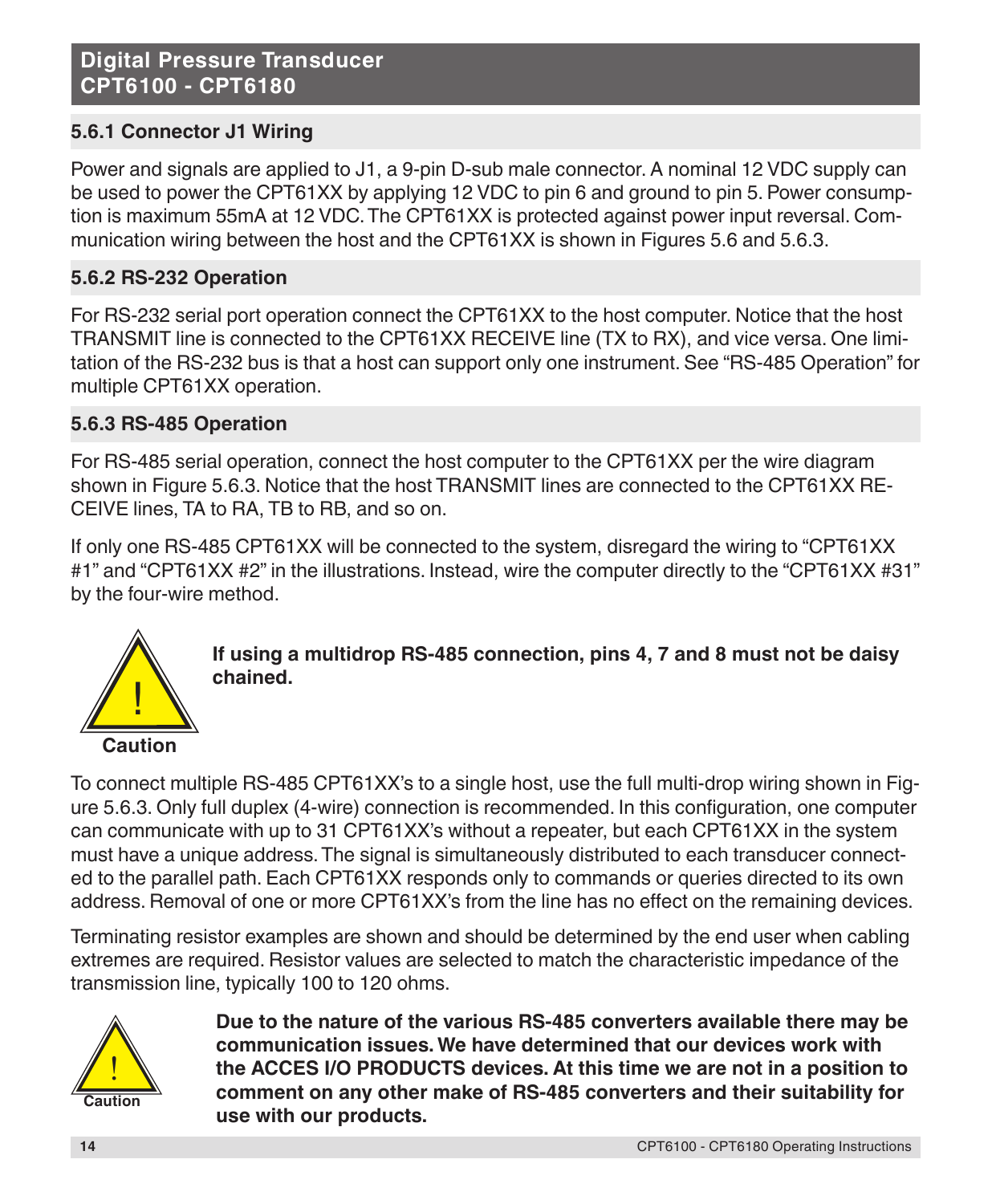

Figure 5.6.3 - RS-485 Cabling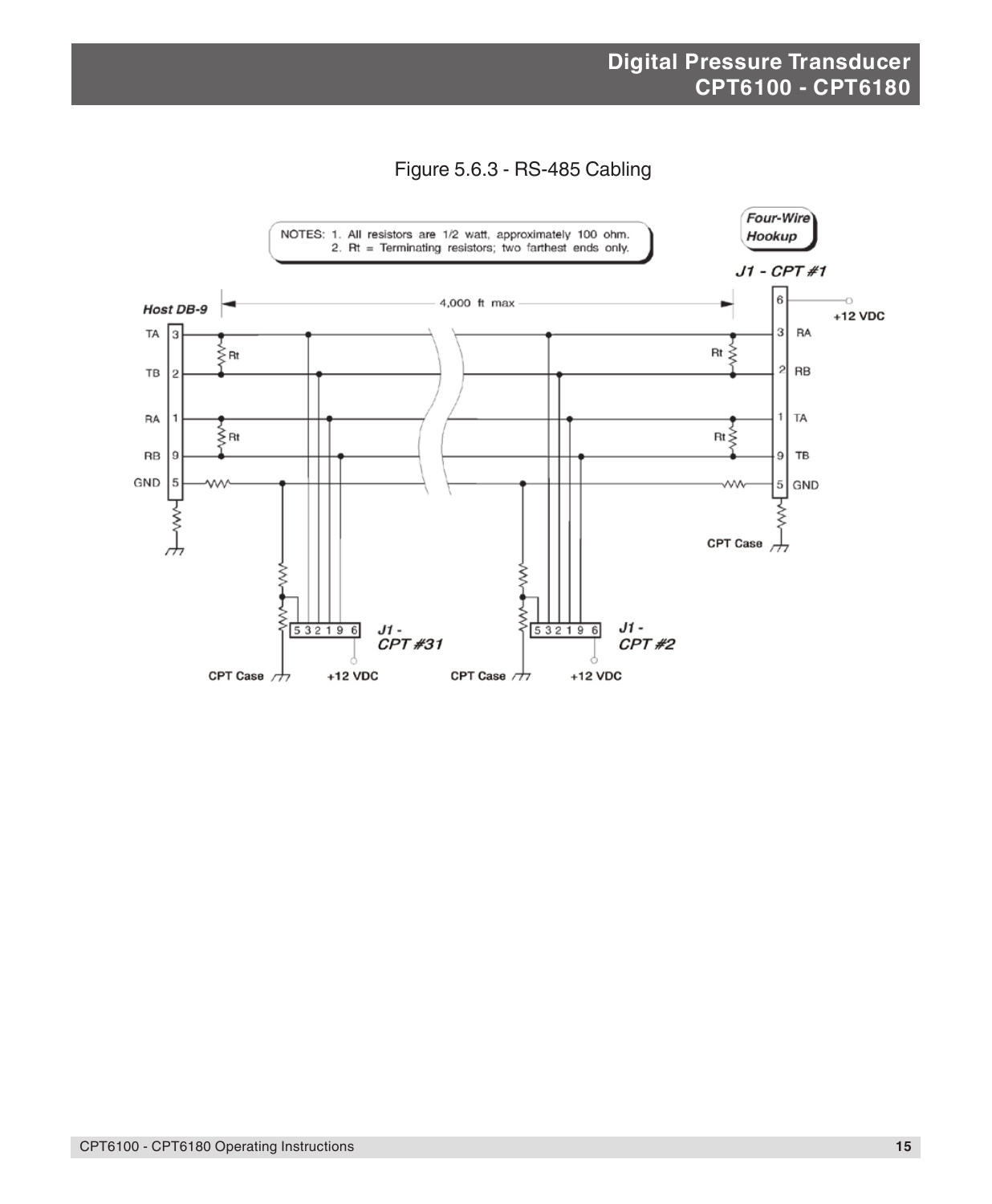# **6. Operation**



**Avoid excessive overpressure to the sensor! Externally mounted relief valves to provide overpressure protection are available from Mensor as optional devices, and are highly recommended for very low pressure transducers.**

User programmable exponential filtering is applied to pressure readings in order to minimize at or near static pressure noise. The filter value can range from 0 (filter OFF) to 99 (maximum filtering). For any positive filter value, the filter is disabled when the pressure change between consecutive readings is greater than 0.01% full scale. However, each pressure change of 0.01% FS, or less, between consecutive readings will apply the exponential filter to the output pressure value to smooth out the readings.

The user can reset the zero and span values via the serial port in order to calibrate the instrument, or the user can change any of several other operating values. The user can also query the device for its current pressure reading, or to find the current settings for other parameters.

The serial port is set at the factory for either RS-232 or for RS-485 serial operation according to the customer's instructions. This section of the manual provides information on the serial port configuration, explains the command conventions used in this manual, and lists the common commands and queries which are recognized by the CPT61XX.

# **6.1 Multiple Turndown Devices**

The availability of two different turndown ranges in one device has many obvious benefits, but certain issues should be noted for application of devices with multiple ranges. An important factor to remember is the two ranges are completely discrete except for the address. Consequently, certain parameters can be set to different values between the two turndown ranges.

## **6.1.1 Filter Effects of Multiple Turndowns**

An area of concern when using devices with multiple turndowns is the effect of the exponential filter on the reading output. In the case that a user is emulating an auto-ranging scheme by quickly switching between turndown ranges of one device, the exponential filter can skew the reading output of the device immediately after a switch is made. The reason for this skewing is the persistence of previous pressure samples in the reading buffer and their use in the filtering scheme.

The filter equation for the transducer is as follows where FL is set to 90: If the change in pressure reading is less than 0.01% of the last pressure reading sampled at a 20 mS rate, then the pressure reading = (last filtered pressure \* 90%) + (current sampled pressure \* 10%). Otherwise the pressure reading is equal to the current sampled pressure. Default setting is 90% filtering.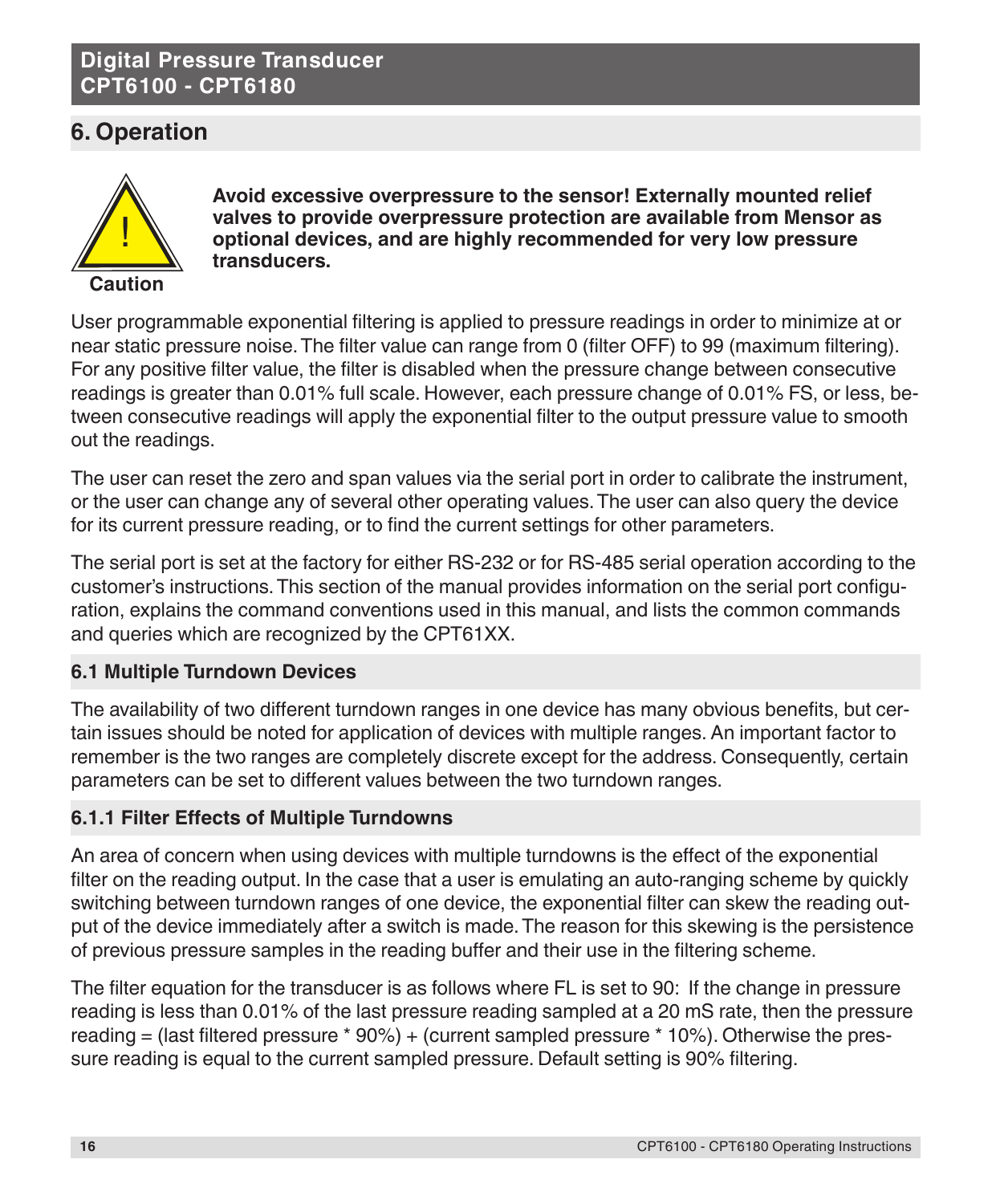Consequently, the readings from the previous active turndown in the reading buffer of the device affect the current reading. The amount the new reading is affected is a function of the size of the filter percentage setting of the active turndown. The largest offset that will be reported by the newly active turndown is 0.01% FS of the current range. In applications where readings must not slew in immediately after a turndown switch is made, it is advisable to set the filter to zero or to program a delay before the new turndown is read.

Both turndowns share the same address. However, if you change the address of one turndown without saving it, the address will revert to the previously saved address when you switch turndowns.

#### **6.2 Serial Port Configuration**

Unless otherwise requested by the customer, the CPT61XX serial ports are set at the factory to the default values listed in the following table.

| Table 6.2 - Serial Port Settings |               |  |  |
|----------------------------------|---------------|--|--|
| <b>Item</b>                      | <b>Value</b>  |  |  |
| <b>Type</b>                      | <b>RS-232</b> |  |  |
| <b>Address</b>                   | 1             |  |  |
| <b>Baud</b>                      | 9600          |  |  |
| Data Bits                        | 8             |  |  |
| Parity                           | None          |  |  |
| <b>Stop Bits</b>                 | 1             |  |  |

#### **6.3 CPT61XX Address**

Each CPT61XX is assigned address "1" at the factory. In a multiple CPT61XX system each transducer must have a unique address. Valid addresses are 0 through 9 and A through Z (upper and lower case are interpreted the same). To change an address see Table 6.5.4 for command set information.

#### **6.4 Communication Syntax and Command Conventions**

All commands and responses are in ASCII characters; lower and upper case are interpreted the same. Every command or query begins with the pound symbol (#). The question mark (?) and decimal point (.) characters are significant to the CPT61XX. All other punctuation characters are ignored. Some commands require a password string. A carriage return (<cr>) or linefeed (<lf>) should terminate each command or query.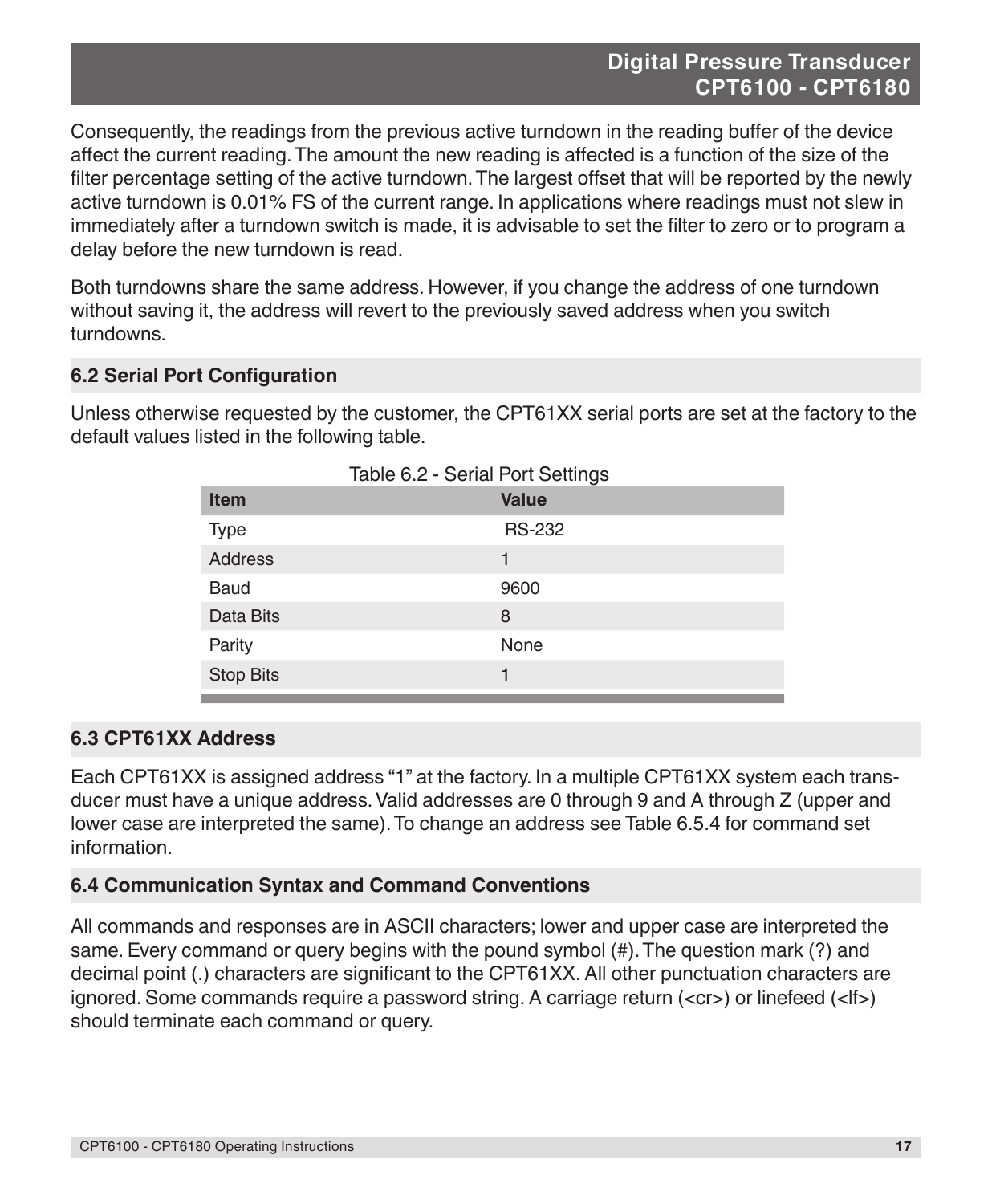# **6.4.1 Wildcard Address Operator (\*)**

In addition to the 36 unique addresses available, an asterisk (\*) functions as a wildcard address operator. However, this wildcard must not be used in queries if more than one transducer is connected to a host. The wildcard can be used to address multiple devices with commands.

One use for the wildcard address could be when a CPT61XX is pulled out of a multi-drop setup and sent to a calibration facility for recertification. The calibration technician can communicate with the device using the wildcard address without learning or changing its assigned address.

## **6.4.2 Password Protection**

Certain commands require a password to be sent before a setting is changed. The password is only good for one command, so the password string must be sent immediately before any password protected command string. The form of the password string is described in table 6.4.4. However, for calibration protection, the actual password has been replaced with PW in the command string example. See the Password card file on the USB drive supplied with your shipment for the actual password string to be used in place of PW.

When using 2-wire RS-485 configuration, care should be taken to not append the data string with both a carriage return <cr> and a linefeed <lf> Use one terminator or the other, only. When receiving data from the CPT61XX, both a carriage return <cr> and a linefeed <lf> will be sent to terminate the data string. The linefeed <lf> will always be the last character sent by the CPT61XX.

## **6.4.3 Response String Format**

The CPT61XX will return an R to indicate that it has received a command or password rather than a query. When programming communication with the CPT61XX, it is advisable to look for the R response before sending additional commands or queries.

The full command word is shown in Table 6.4.4 in all capital letters. Other conventions used to describe commands are shown in Table 6.4.3.

| <b>Convention</b> | <b>Description</b>                                                                 |
|-------------------|------------------------------------------------------------------------------------|
| X                 | Address (single character 0 through 9 or A through Z; case insensitive)            |
| $\star$           | Wildcard address operator                                                          |
| ?                 | Query operator                                                                     |
| $<$ sp $>$        | Space ()                                                                           |
| <b>PW</b>         | Password; insert password in place of PW (see file on USB drive; case insensitive) |
| n                 | One character placeholder for digit or decimal point                               |
| nn                | Variable length field                                                              |
| R                 | Ready response                                                                     |
| $<$ cr $>$        | Carriage return                                                                    |
| $<$ lf $>$        | Linefeed                                                                           |
| 18                | CPT6100 - CPT6180 Operating Instructions                                           |

Table 6.4.3 - Command Conventions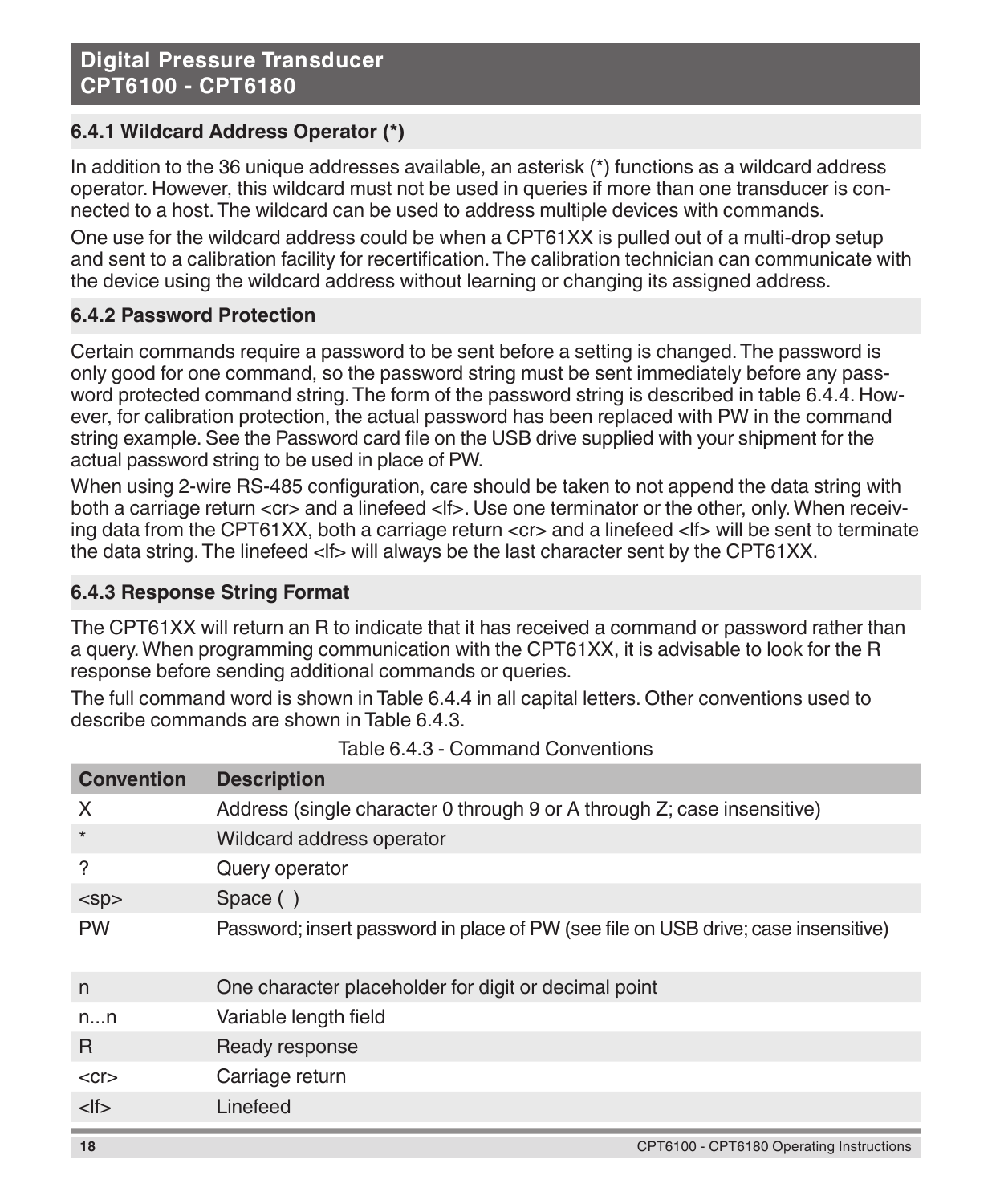# **6.4.4 Commands and Queries**



**Each command that changes a parameter is volatile until the SAVE command is issued.**

Table 6.4.4 - Command Set

| Pass-<br>word<br><b>Protect</b> | <b>Command</b><br>or Query | <b>Command String</b>                   | <b>Return String</b>                                                                                         | <b>Description</b>                                                                                                                                    |
|---------------------------------|----------------------------|-----------------------------------------|--------------------------------------------------------------------------------------------------------------|-------------------------------------------------------------------------------------------------------------------------------------------------------|
| No                              | ?                          | #X? < c r                               | X <sp>nnnnnnnnnn<cr><br/><math>&lt;</math>If<math>&gt;</math></cr></sp>                                      | Basic query to return pressure<br>readings.                                                                                                           |
| <b>No</b>                       | A                          | #XA <sp>n<cr></cr></sp>                 | $\mathsf{R}$                                                                                                 | Sets address of sensor to 0-9<br>or A-Z.                                                                                                              |
| No                              | $B$ ?                      | $\#XB? < c$ r $>$                       | X <sp>B<sp>n<cr><lf></lf></cr></sp></sp>                                                                     | Returns the turndown, number.                                                                                                                         |
| <b>No</b>                       | DC?                        | #XDC? <cr></cr>                         | X <sp>DC<sp>nnnnnn<br/><math>&lt;</math>cr<math>&gt;</math><math>&lt;</math>lf<math>&gt;</math></sp></sp>    | Returns the date of calibration<br>where nnnnnn is mmddyy.                                                                                            |
| Yes                             | DC                         | #XDC <sp>nnnnn<br/>n &lt; c r &gt;</sp> | R.                                                                                                           | Loads the date of calibration<br>where nnnnnn is mmddyy.                                                                                              |
| <b>No</b>                       | FL?                        | $\#XFL? < cr$                           | X <sp>FL<sp>nn<cr><br/><math>&lt;</math>lf<math>&gt;</math></cr></sp></sp>                                   | Returns the filter – it is the per-<br>centage of old reading added<br>to new reading: 0-99.                                                          |
| <b>No</b>                       | <b>FL</b>                  | #XFL <sp>nn<cr></cr></sp>               | R                                                                                                            | Sets the filter percentage.                                                                                                                           |
| <b>No</b>                       | FS?                        | $\#XFS? < cr$                           | X <sp>FS<sp>nnnnn<cr><br/><math>&lt;</math>If<math>&gt;</math></cr></sp></sp>                                | Returns the % FS accuracy.                                                                                                                            |
| No                              | ID?                        | #XID? < cr>                             | X <sp>ID<sp>nnMENSOR,<br/><sp>nnnn61nn,<sp>nnnn<br/>nnnn<sp>Vn.nn<cr><lf></lf></cr></sp></sp></sp></sp></sp> | Returns transducer ID.                                                                                                                                |
| N/A                             | <b>PW</b>                  | #XPW < c r                              | $\mathsf{R}$                                                                                                 | Disables password protec-tion<br>for the following single com-<br>mand. See "6.4.2, Password<br>Protection" for information on<br>using the password. |
|                                 |                            |                                         |                                                                                                              |                                                                                                                                                       |
| <b>No</b>                       | $R-?$                      | $#XR-?<r>$                              | $X<$ sp>R- $<$ sp>nn<br>$<$ cr> $<$ lf>                                                                      | Returns minimum range value.                                                                                                                          |
| No                              | $R+?$                      | $#XR+? < cr>$                           | X <sp>R+<sp>nn<br/><math>&lt;</math>cr<math>&gt;</math><math>&lt;</math>lf<math>&gt;</math></sp></sp>        | Returns maximum range<br>value.                                                                                                                       |
| <b>No</b>                       | <b>SAVE</b>                | #XSAVE <cr></cr>                        | $\mathsf{R}$                                                                                                 | Saves all data to EEPROM for<br>the current turndown.                                                                                                 |
| No                              | SC?                        | #XSC? <cr></cr>                         | X <sp>SC<sp>nn<br/><math>&lt;</math>cr<math>&gt;</math><math>&lt;</math>lf<math>&gt;</math></sp></sp>        | Returns a span correction<br>multiplier.                                                                                                              |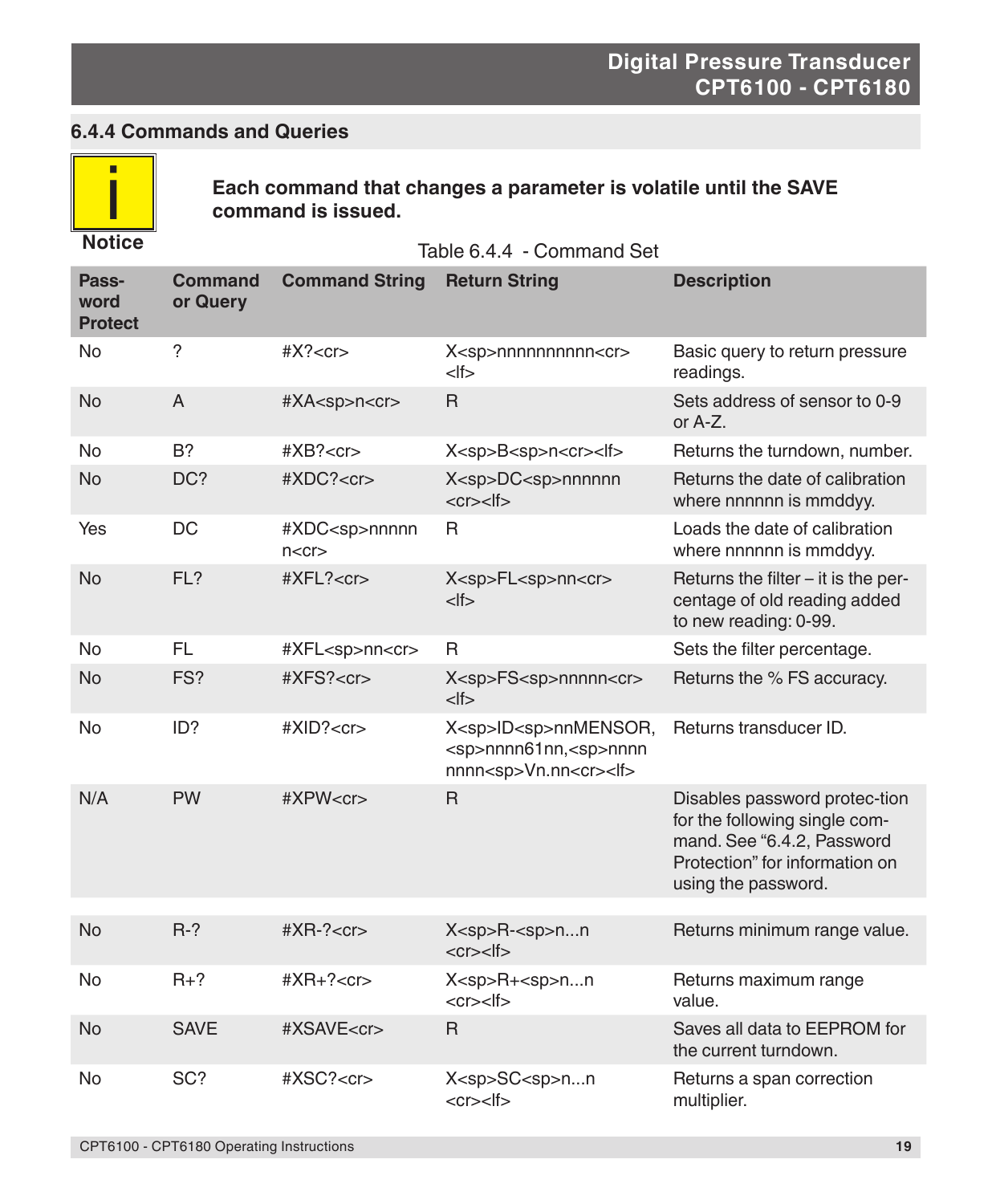| Yes       | <b>SC</b> | #XSC <sp>n<br/>n &lt; c r</sp> | R                                                | Loads a span correction<br>multiplier.                                     |
|-----------|-----------|--------------------------------|--------------------------------------------------|----------------------------------------------------------------------------|
| No.       | <b>SW</b> | #XSW <sp>n<cr></cr></sp>       | R                                                | Switches between 'n'=1 for<br>primary cal or 'n'=2 for second-<br>ary cal. |
| <b>No</b> | $T$ ?     | $\#XT?$ < $cr$ >               | $X<$ sp> $T<$ sp> $C<$ cr> $<$ lf>               | Returns cal type.                                                          |
| No.       | U?        | # $XU? < c r$                  | $X<$ sp>n $<$ cr> $<$ lf>                        | Returns pressure unit code.<br>See table 6.4.5.                            |
| <b>No</b> | ZC?       | $\#XZC? < cr$                  | $X<$ sp> $ZC<$ sp> $nn$<br>$<$ cr $>$ $<$ lf $>$ | Returns zero correction value<br>in current units.                         |
| Yes       | ZC.       | #XZC <sp>n<br/>n &lt; c r</sp> | R                                                | Sets zero correction value in<br>current units.                            |

# **6.4.5 Pressure Unit Code and Conversion**

| Table 6.4.5 - Pressure Unit Code and Conversion |
|-------------------------------------------------|
|-------------------------------------------------|

| <b>Code</b>    | <b>Unit</b>                          | <b>PSI Conversion Factor</b> |
|----------------|--------------------------------------|------------------------------|
| 1              | psi                                  | 1                            |
| $\overline{2}$ | inHg@0°C                             | 2.036020                     |
| 3              | inHg@60°F                            | 2.041772                     |
| $\overline{4}$ | inH2O@4°C                            | 27.68067                     |
| 5              | inH2O@20°C                           | 27.72977                     |
| 6              | inH2O@60°F                           | 27.70759                     |
| $\overline{7}$ | ftH2O@4°C                            | 2.306726                     |
| 8              | ftH2O@20°C                           | 2.310814                     |
| 9              | ftH2O@60°F                           | 2.308966                     |
| 10             | mtorr ( $@0^{\circ}C$ )              | 51715.08                     |
| 11             | inSW @ $0^{\circ}$ C (3.5% salinity) | 26.92334                     |
| 12             | ftSW @ $0^{\circ}$ C (3.5% salinity) | 2.243611                     |
| 13             | atm                                  | 0.06804596                   |
| 14             | <b>Bars</b>                          | 0.06894757                   |
| 15             | mBars                                | 68.94757                     |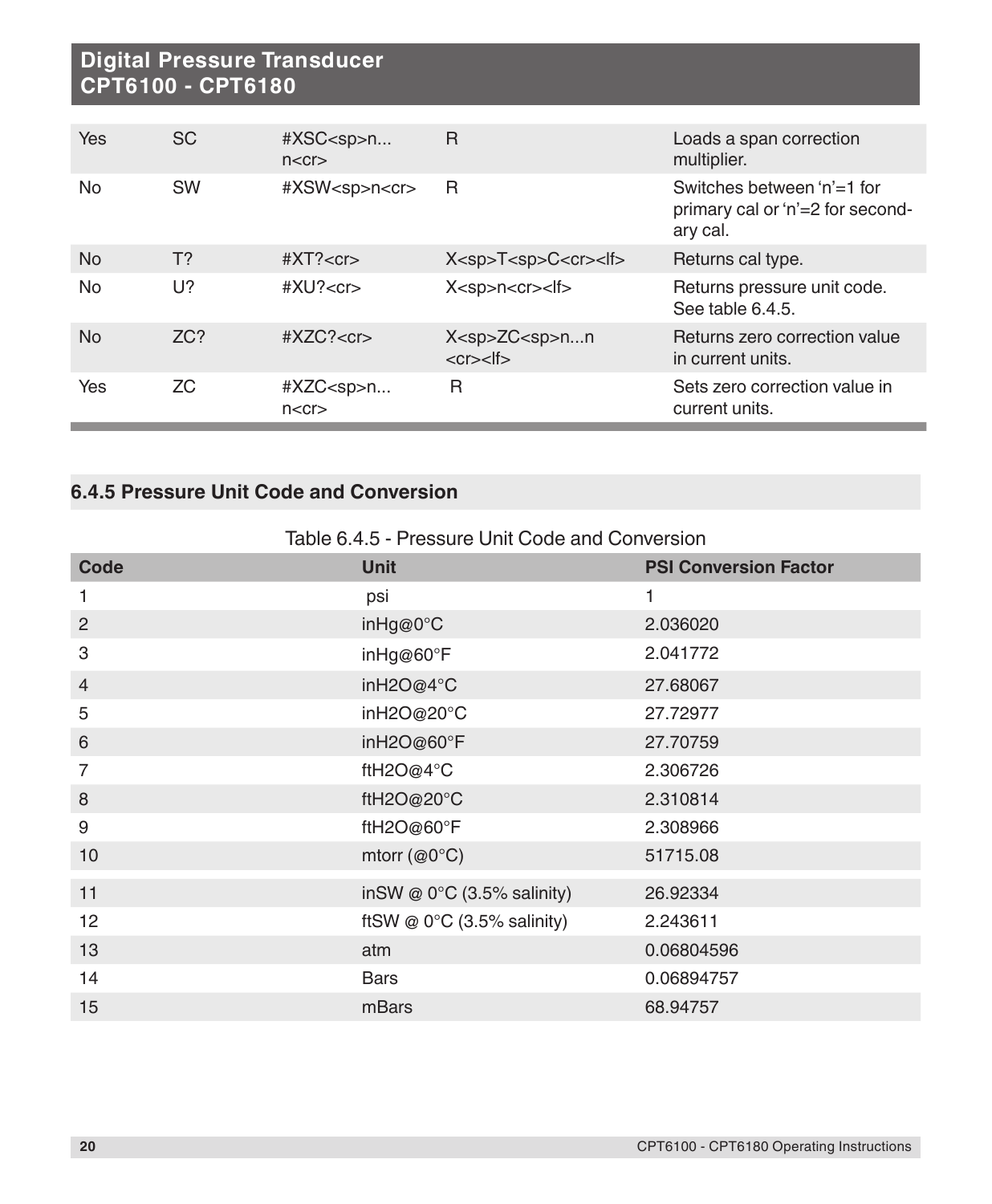|    |                           | <b>Digital Pressure Transducer</b><br>CPT6100 - CPT6180 |
|----|---------------------------|---------------------------------------------------------|
| 16 | mmH2O@4°C                 | 703.0890                                                |
| 17 | cmH2O@4°C                 | 70.30890                                                |
| 18 | mH2O@4°C                  | 0.7030890                                               |
| 19 | mmHg@0°C                  | 51.71508                                                |
| 20 | cmHg@0°C                  | 5.171508                                                |
| 21 | <b>Torr</b>               | 51.71508                                                |
| 22 | Kpa                       | 6.894757                                                |
| 23 | Pa                        | 6894.757                                                |
| 24 | Dynes/cm2                 | 68947.57                                                |
| 25 | g/cm2                     | 70.30697                                                |
| 26 | kg/cm2                    | 0.07030697                                              |
| 27 | mSW @ 0°C (3.5% salinity) | 0.6838528                                               |
| 28 | oz/in2                    | 16                                                      |
| 29 | psf                       | 144                                                     |
| 30 | tsf                       | 0.072                                                   |
| 31 | % Full Scale              |                                                         |
| 32 | microns Hg @ 0°C          | 51715.08                                                |
| 33 | tsi                       | 0.0005                                                  |
| 35 | HPa                       | 68.94757                                                |
| 36 | <b>MPa</b>                | 0.006894757                                             |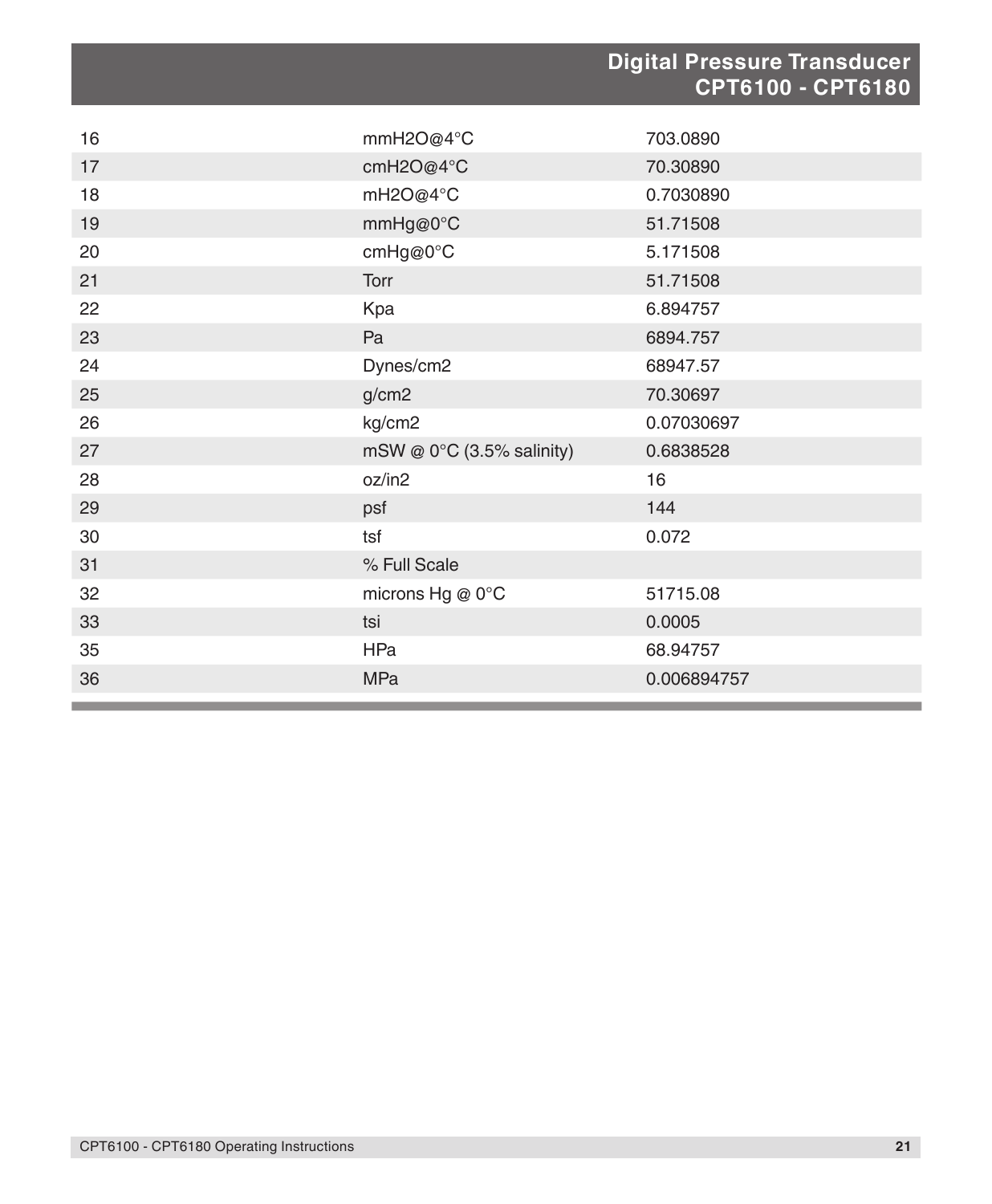# **7. Analog Output (Option)**

# **7.1 Analog Output**

The CPT6100 transducer can be configured at the time of manufacture to have voltage output that is directly proportional to the pressure input. This output is available on pins  $7 (+)$  and  $4 (-)$  of the DB-9 connector. The analog signal is set at the factory to one of the following ranges: 1 VDC, 5 VDC or 10 VDC.

The formula to derive the measured pressure from the output voltage is:

pressure span x output voltage  $\div$  voltage span = measured pressure

The following example shows output voltages for two pressure values using a 0 to 250 psia full scale transducer with a 10 VDC analog signal:

| <b>Analog Output</b> | <b>True Pressure</b> |
|----------------------|----------------------|
| 0.5868 volts         | 14.67 psia           |
| 5.0000 volts         | 125,000 psia         |

# **7.1.1 Serial Commands for Analog Output**

Analog output Series CPT6100 transducers respond to all of the commands listed previously in Table 6.4.4 in the Operation section. The following commands are unique to devices configured for analog output.

Table 7.1.1 - Serial Commands for Analog Output

| <b>Password</b><br><b>Protect</b> | Command/<br>Query | <b>String</b>             | <b>Return String</b>                                                                                  | <b>Description</b>                                        |
|-----------------------------------|-------------------|---------------------------|-------------------------------------------------------------------------------------------------------|-----------------------------------------------------------|
| <b>No</b>                         | $V+?$             | $#XV+? < cr>$             | X <sp>V+<sp>Y<br/><cr><lf></lf></cr></sp></sp>                                                        | Returns voltage output upper<br>range limit in volts d.c. |
| <b>No</b>                         | $V-?$             | $\#XV-? < c$ r $>$        | X <sp>V<sp>Y<br/><math>&lt;</math>cr<math>&gt;</math><math>&lt;</math>lf<math>&gt;</math></sp></sp>   | Returns voltage output lower<br>range limit in volts d.c. |
| <b>No</b>                         | VSC?              | #XVSC? <cr></cr>          | X <sp>VSC<sp>Y<br/><math>&lt;</math>cr<math>&gt;</math><math>&lt;</math>lf<math>&gt;</math></sp></sp> | Returns voltage output span<br>correction multiplier.     |
| Yes                               | VSC < Y >         | #XVSC <sp>Y<cr></cr></sp> | R                                                                                                     | Loads voltage output span<br>correction multiplier.       |
| No                                | VZC?              | #XVZC? <cr></cr>          | X <sp>VZC<sp><br/>Y &lt; c r &gt; &lt;  f&gt;</sp></sp>                                               | Returns voltage output zero<br>correction in volts.       |
| Yes                               | VZC < Y >         | #XVZC <sp>Y<cr></cr></sp> | R                                                                                                     | Loads voltage output zero<br>correction in volts.         |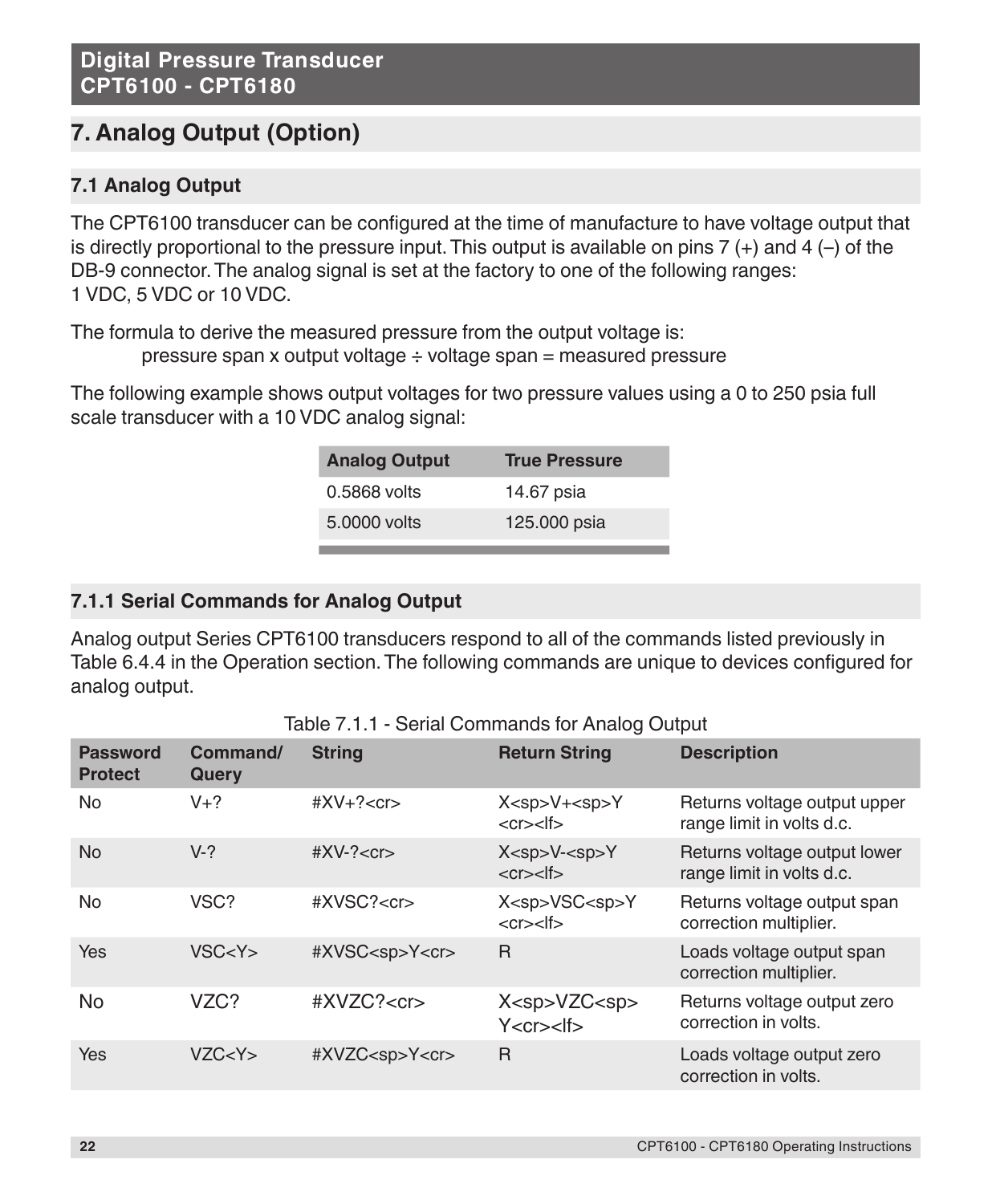## **7.1.2 Zero and Span Adjustment**

- 1. Determine the current analog output correction factors: Send: #\*PW<cr> Then send #\*VCZ?<cr> and #\*VCS?<cr> Record these factors for longitudinal comparison of performance between calibrations.
- 2. Clear the current correction factors: Send: #\*VC7 0<cr> and #\*VCS 1<cr>
- 3. Connect a DMM to the analog output pins of the transducer (pin 7 is  $+$ , pin 4 is  $(-)$ . Apply a known true pressure at or near zero and take a reading with the DMM. Calculate the equivalent analog output voltage for the applied pressure using the formula:

pressure span x output voltage ÷ voltage span = measured pressure

Subtract this value from the DMM reading. Send the resulting offset value to the transducer with the VCZ command.

4. Apply a known true pressure at or near the full scale pressure of the transducer. Take a reading with the DMM. Calculate the equivalent analog output voltage for the applied pressure using the formula:

true pressure ÷ full scale value x analog full scale value

Divide the calculated value by the reading of the DMM. The resulting value is the span correction factor and should be loaded into the transducer using the VCS command.

5. Send a SAVE command to the transducer to move the correction factors to non-volatile memory.

#### **7.1.3 Specifications**

| Resolution:    | $0-1$ VDC<br>0-5 VDC<br>$0-10$ VDC   | 1 part per 80,000 minimum<br>1 part per 400,000 minimum<br>1 part per 800,000 minimum |
|----------------|--------------------------------------|---------------------------------------------------------------------------------------|
| Update Rate:   | 50Hz                                 |                                                                                       |
| Uncertainties: | $0-1$ VDC<br>$0-5$ VDC<br>$0-10$ VDC | $0.010\%$ FS<br>$0.010\%$ FS<br>0.010% FS                                             |

Minimum input impedance of the device measuring the analog output is 1 Megaohm.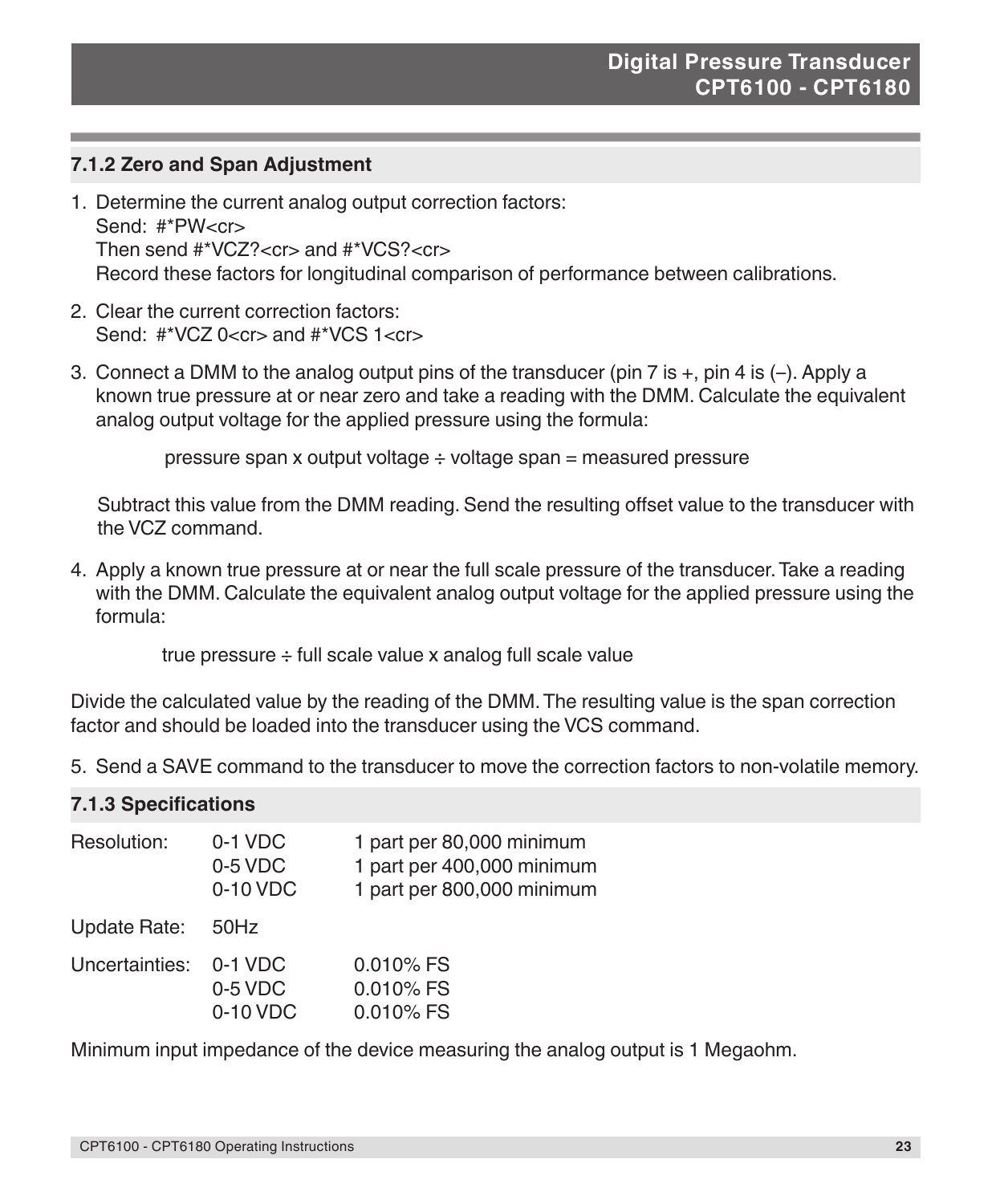# **8. Calibration**

The CPT61XX transducer automatically adjusts the pressure readings for the effects of temperature and non-linearity within the calibrated temperature range of 15-45°C. Thus, a calibrated CP-T61XX operated within its temperature band, and with proper zero and span settings, will provide accurate pressure measurements.

The transducer should have the span verified periodically to insure its stability. Initially, the recommended period between calibrations is as specified. This period may be extended as confidence is gained in the span stability.

# **8.1 Environment**

Whenever possible, calibrate the CPT61XX at the same ambient temperature as its normal operating environment. The temperature should be stable, and within the specified calibration range. In addition, for maximum accuracy, see that the CPT61XX is at rest on a stable platform which is free of vibration and shock, and oriented similar to its final installation attitude. At the factory the CP-T61XX is calibrated vertically with the pressure port at the top.

# **8.2 Equipment**

The following equipment is needed to calibrate a gauge transducer (see Figure 8.2):

- 1. A downloadable version of the most recent calibration utility program. Go to http:\\www.mensor. com, click "Download", click "Software", click "PC software", then click on Operating & Calibration software for the series CPT6xxx digital pressure transducers. The calibration utility program is also available on CD by request.
- 2. A host computer with a serial port to match the CPT61XX (RS-232 or RS-485), software to run the CPT61XX transducer, and an appropriate cable.
- 3. Appropriate pressure and vacuum sources and calibration reference standards for the CP-T61XX's pressure range
- 4. Tubing, fittings and valves adequate for the pressure range.
- 5. To calibrate the optional analog output signal a high accuracy digital multi-meter is required. Refer to "7.1.1 - Analog Output Option" for zero and span adjustment information.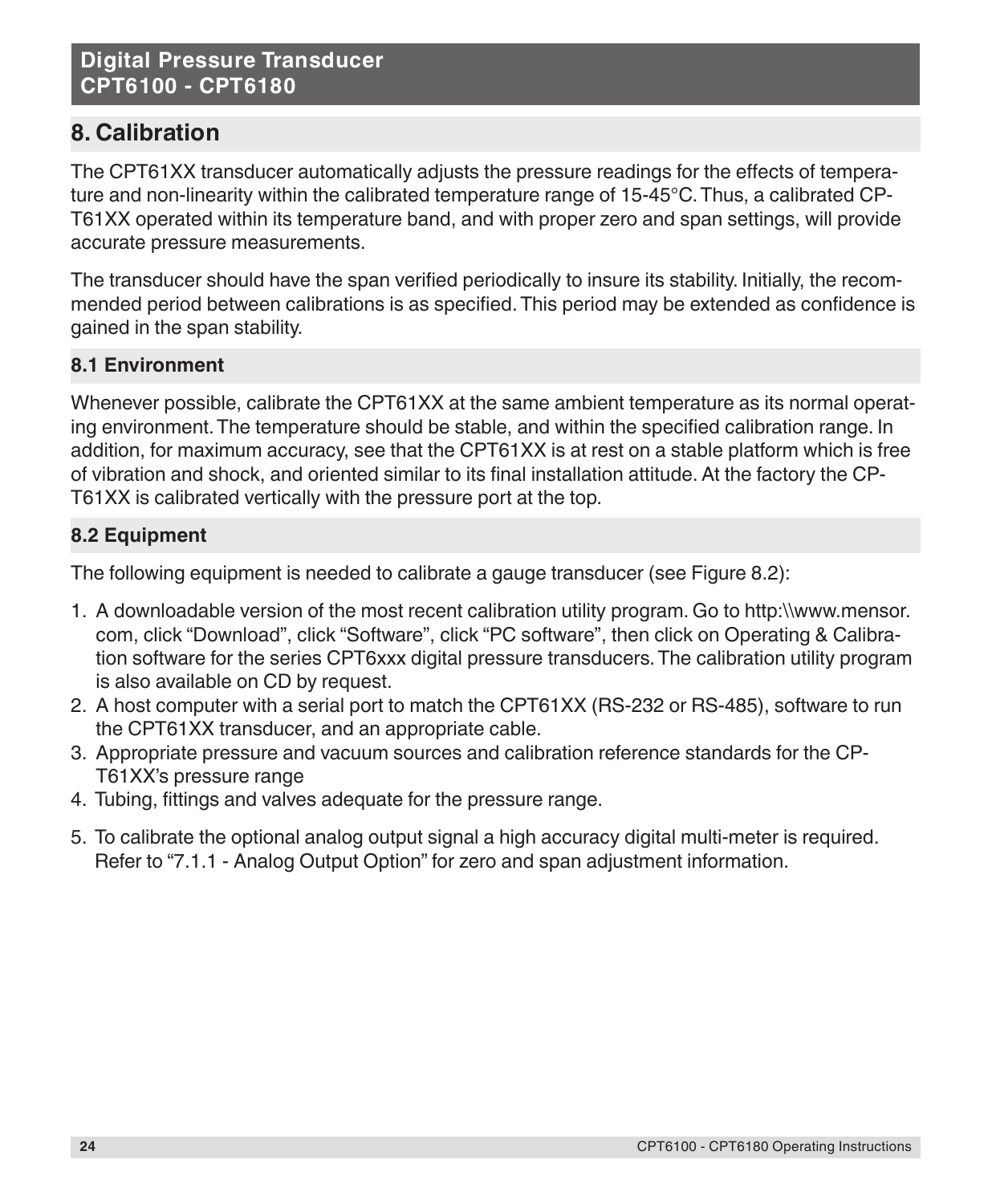



Figure 8.2 - Calibration Setup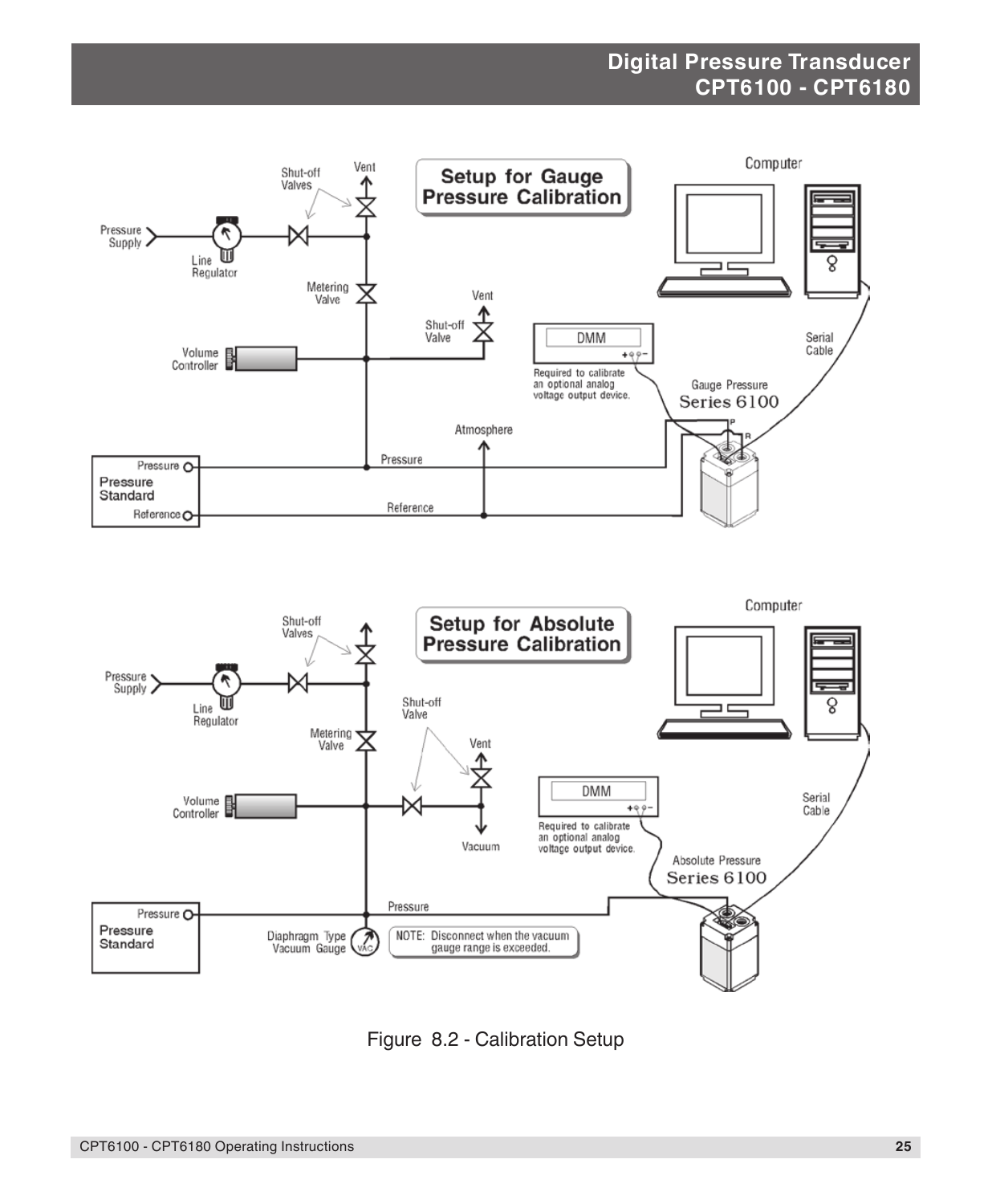# **8.3 Pressure Standard**

Mensor recommends the use of appropriately accurate primary pressure standards when calibrating this instrument. Such standards should be sufficient so that when the techniques of the ISO Guide to the Expression of Uncertainty in Measurement (GUM) are applied, the instrument meets its accuracy statements as required by ANSI/NCSL Z540, or other applicable standards. The same requirement applies to the vacuum gauge used to set the zero offset on absolute calibrations. The recommended pressure for setting the zero offset on absolute transducers is between 600 mTorr absolute and 20% of the active transducer's span.

## **8.4 Calibration Medium**

The recommended calibration medium for sensors up to 6000 psi is dry nitrogen or clean, dry instrument air. Hydraulic media (water or oil for example) are recommended for ranges above this. Hydraulic media can be used with lower ranges, however, special techniques must be used in filling the connection lines and transducer.

## **8.5 Calibration Process**

Please notice that the commands listed in this section are shown in the same style as those in the Operation section. These are the bare commands seen by the CPT61XX, stripped of all programming idioms. Depending on the specific language used to generate them, these commands may have to be preceded by or enclosed in various symbols for transmission. For this procedure it is assumed that a single CPT61XX is connected to the host computer, and that its assigned address is unknown.

The model, serial number, and software version number of the CPT61XX being calibrated can be obtained by sending: #\*ID?<cr>.

#### **8.6 Correction Value Query**

The stored correction for zero offset or the span correction factor can be retrieved over the bus. The returned values have six significant digits plus a decimal point and a sign. To see the stored values send either:

#\*ZC?<cr> or #\*SC?<cr>

These commands may be useful in determining the actual changes in zero and span over time. Unauthorized alterations of the values can be detected by comparison with previously recorded correction values.



**Each command issued to either calibration parameter must be followed by the SAVE command to make it permanent. Otherwise, the changes will be lost the next time the CPT61XX loses power.**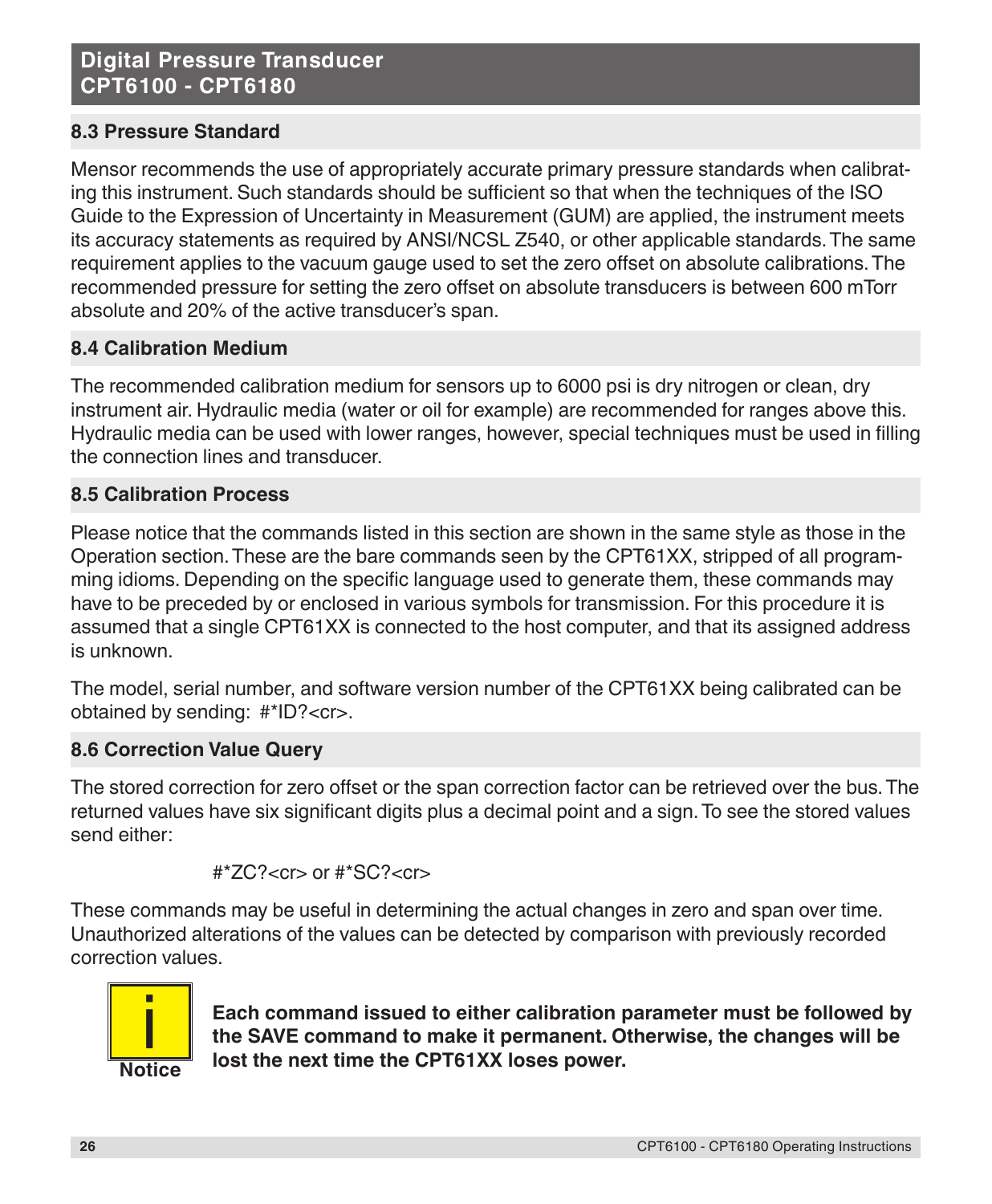# **8.7 Zero Adjustment**

To adjust zero, first determine the correct zero offset, then send the password, and then send the new zero value. Applying the correct zero pressure and finding the resulting zero offset is different for an absolute transducer than it is for a gauge type unit. Once the zero offset is known, the procedure for sending the zero correction value (which sets the output to zero) is the same for either type of transducer. When the zero offset is correct, issue a SAVE command to preserve it in non-volatile memory.

# **8.7.1 Gauge Zero Offset**

Substitute the required password in place of "PW" in the following examples:

- 1. Determine the current zero offset and make a note of the returned reading. Next send: #\*ZC?<cr> Record the date and this reading to track zero changes between calibrations.
- 2. Vent the PRESSURE and REFERENCE ports to atmosphere. The true pressure is now 0 (zero). Send: #\*PW<cr> Next send: #\*ZC<sp>0<cr> This will clear the current zero offset from RAM.
- 3. While vented, determine the current zero pressure reading of the CPT61XX. Send:  $\#^*? < c$ r $>$ Make a note of the zero value returned by the CPT61XX.
- 4. Subtract the current zero reading from true zero. The difference is the new zero offset.

Example: For a 0-30 psi unit with both ports vented: True Pressure = 0 (vented) Current Pressure reading (from step  $4$ ) =  $+0.0023$  psi True Pressure – Current Pressure = New Offset 0.0000 ( $-$ ) +0.0023 =  $-0.0023$  psi offset

- 5. Enter the new offset into memory. Send: #\*PW<cr> Next send the zero offset: #\*ZC<sp>-.0023<cr> The new offset of –0.0023 will now be added to all pressure readings of the CPT61XX. Send: #\*SAVE<cr> to store the new value in non-volatile memory.
- 6. To check the zero correction:

Send: #\*?<cr>

The reading returned should be 0.0000 psi with both ports vented.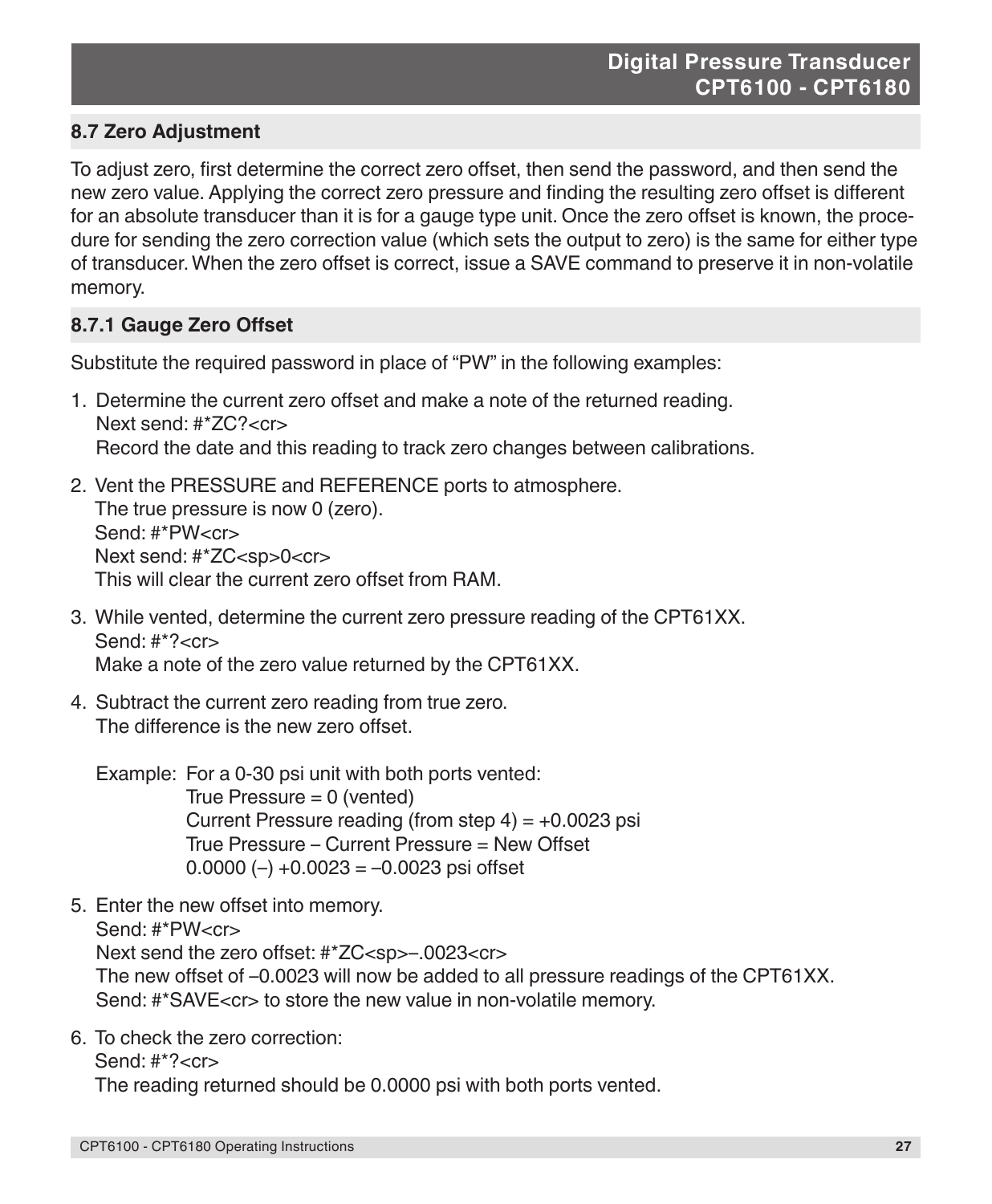# **8.7.2 Absolute Zero Offset**

Substitute the required password in place of "PW" in the following examples:

- 1. Find the current zero offset and make a note of the returned value. Send: #\*ZC?<cr> and record the reading.
- 2. Use the setup for absolute pressure shown in Figure 8.2. Apply a stable pressure value between 600 mTorr absolute and 20% of the transducer's span. Measure the reference pressure reading in the native units of the CPT61XX. This reading becomes the "true pressure".
- 3. Clear the current zero offset from RAM. Send: #\*PW<cr> Next send: #\*ZC 0<cr>
- 4. Determine the current pressure reading. Send: #\*?<cr> and make a note of this reading.
- 5. Subtract the current pressure reading from the true pressure reading. The difference is the zero offset now required.

Example: For a 0-15 psia unit with 600 millitorr absolute pressure applied, using psi units: 600 millitorr = 0.0116 psia (True Pressure) Current Pressure reading (from step  $4$ ) =  $-0.0011$  psia True Pressure – Current Pressure = New Offset 0.0116 (-)  $-0.0011 = +0.01059$  psi offset

- 6. Enter the new offset into memory. Send: #\*PW<cr> Then send: #\*ZC<sp>.0105<cr> The new offset of 0.0105 will now be added to all pressure readings. Send: #\*SAVE<cr> to store the new value in non-volatile memory.
- 7. To check the zero correction: Send: #\*?<cr> For 600 mtorr the pressure reading returned should be 0.0116 psia.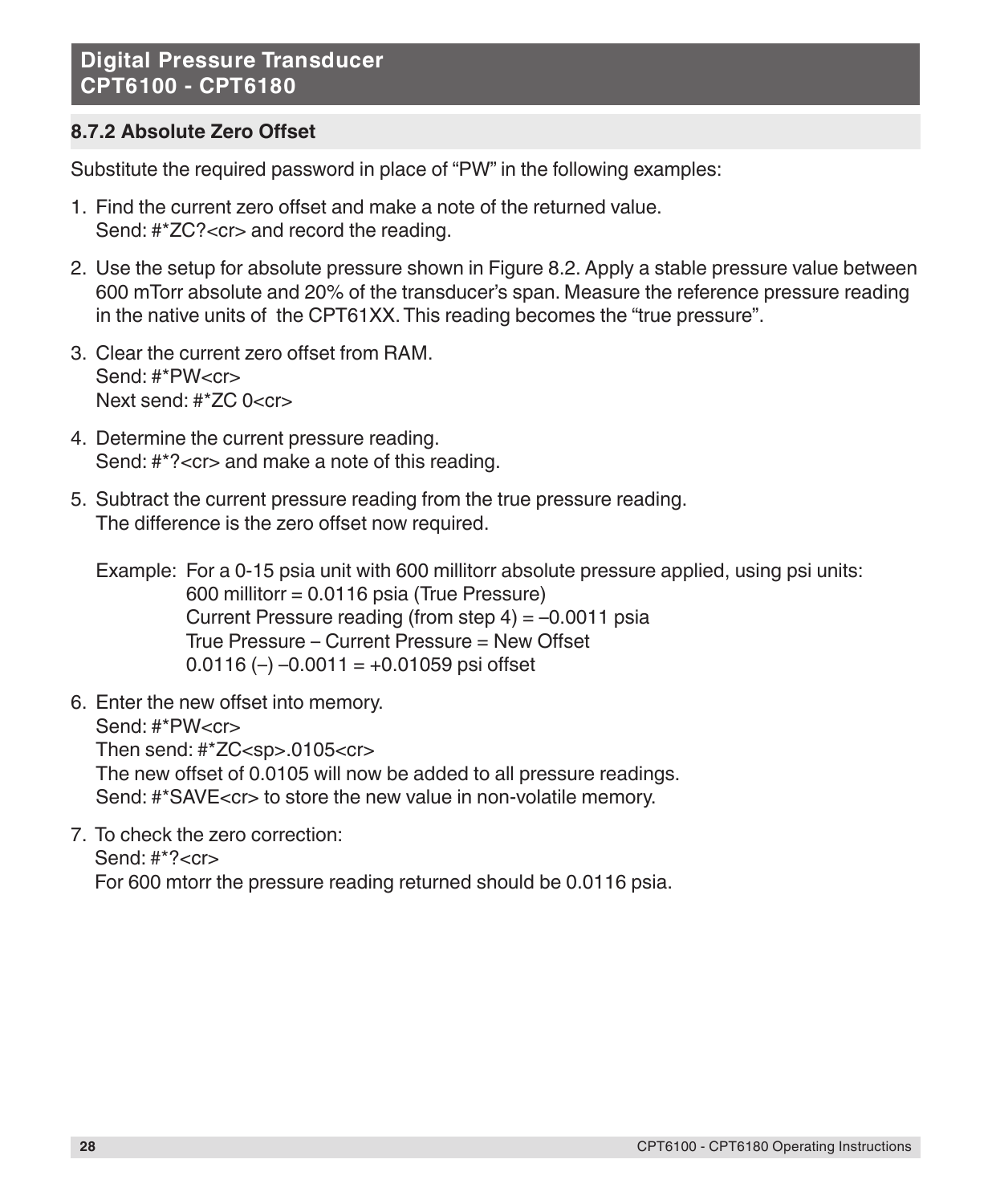## **8.8 Span Adjustment**

The span adjustment procedure is the same for gauge and absolute units. Always make zero corrections before changing the span factor. A scale factor within the range of 0.9 to 1.1 is used as a multiplier to correct for span shifts.

- 1. Determine the current span scale factor and record the reading. Send: #\*SC?<cr> This reading can be used at some later date to detect a span change between calibrations.
- 2. To clear the current scale factor: Send: #\*PW<cr> Next send: #\*SC<sp>1<cr>
- 3. Apply a known true pressure equal to the span of the CPT61XX. To determine the CPT61XX pressure reading: Send: #\*?<cr> and make a note of this reading.
- 4. Divide the known true pressure by the CPT61XX pressure reading. The result is the required new span scale factor.
	- Example: For a 150 psi unit:

True pressure  $= 150.003$  psi  $CPT61XX$  pressure reading (from step 3) = 149.984 psi True pressure/CPT61XX pressure = New Span Scale Factor 150.003/149.984 = 1.000127

5. To enter the new span scale factor:

Send: #\*PW<cr>

Then send: #\*SC<sp>1.000127<cr>

Send: #\*SAVE<cr> to store the new value in non-volatile memory.

All future pressure readings returned by this CPT61XX will be multiplied by a scale factor of 1.000127 before they are transmitted over the bus.

6. To check the span reading:

Send: #\*?<cr>

The returned pressure value should be 150.003 psi, if the pressure has not changed.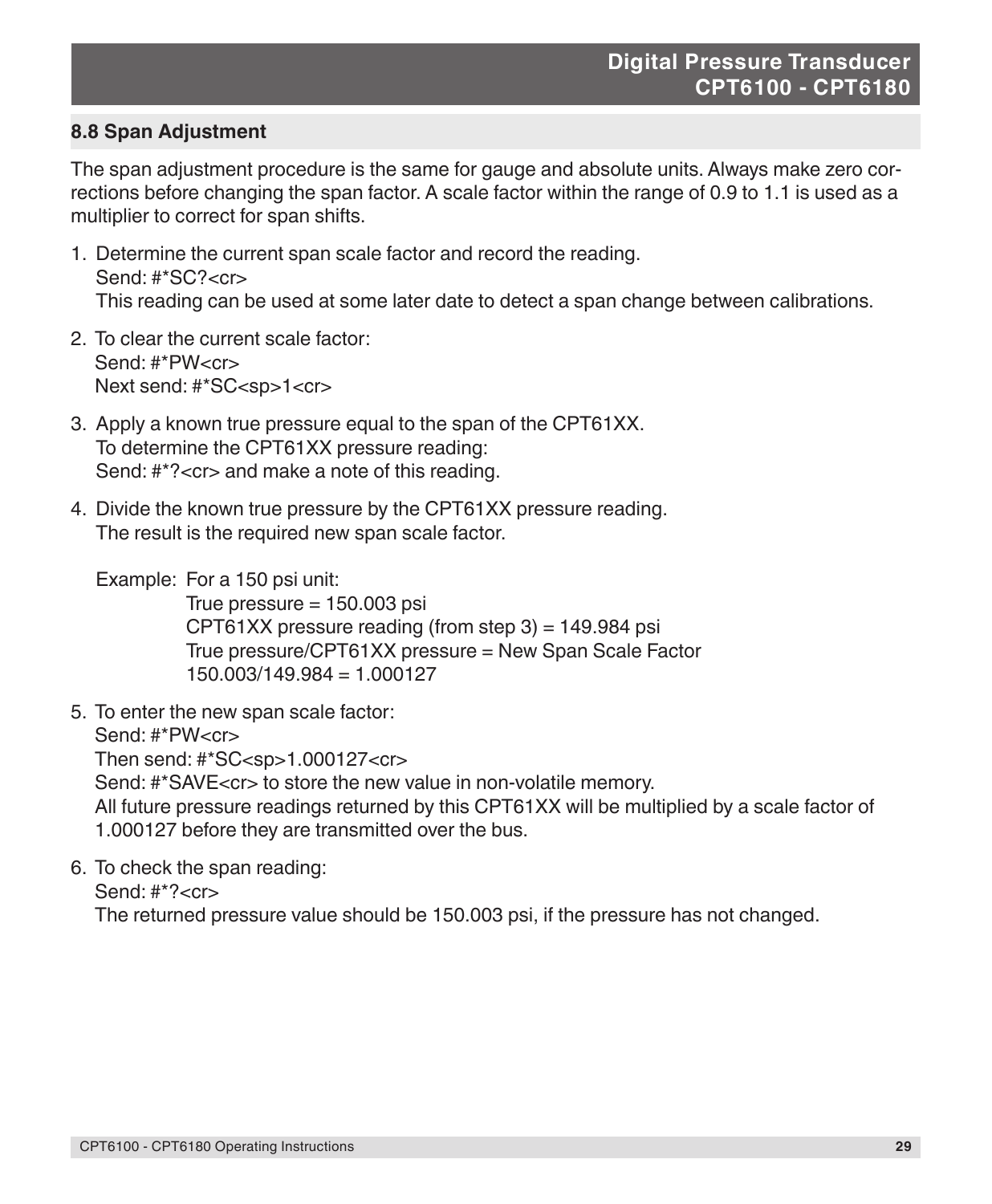# **9. Accessories**

#### **Fittings & Gaskets**

Mensor supplies a customer specified fitting with each transducer. Available fittings to connect to the transducer have the following Mensor Part numbers:

| <b>Part Number</b> | <b>Description</b> |
|--------------------|--------------------|
| 6000604023         | 1/4 in. FNPT,      |
| 6000604024         | 1/8 in. FBSPG      |
| 6000604025         | 6 mm tube          |
| 4250040006         | $1/4$ in. tube     |

Many other fittings are available, consult the factory if you need assistance.

#### **Accessories**

| <b>Part Number</b> | <b>Description</b>                            |
|--------------------|-----------------------------------------------|
| 8200100013         | Carrying case                                 |
| 4050060021         | <b>Communication Cable</b>                    |
| 0017245002         | Power adaptor with communication              |
| 4060200005         | USB to 232 converter                          |
| 0018846001         | USB to 485 converter                          |
|                    | <b>Relief valves</b>                          |
| Call to inquire    | Customizable external overpressure protection |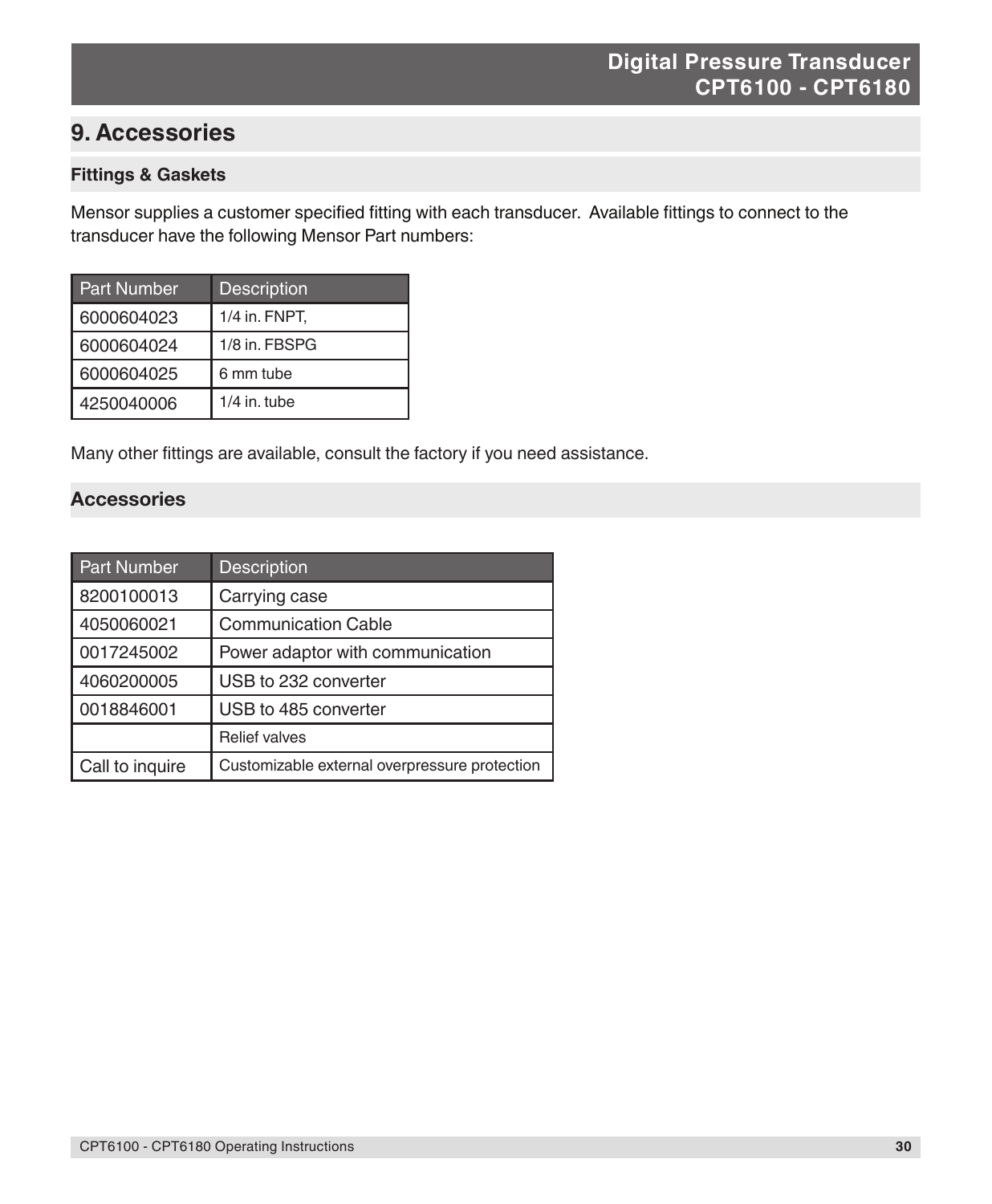# **Notes**